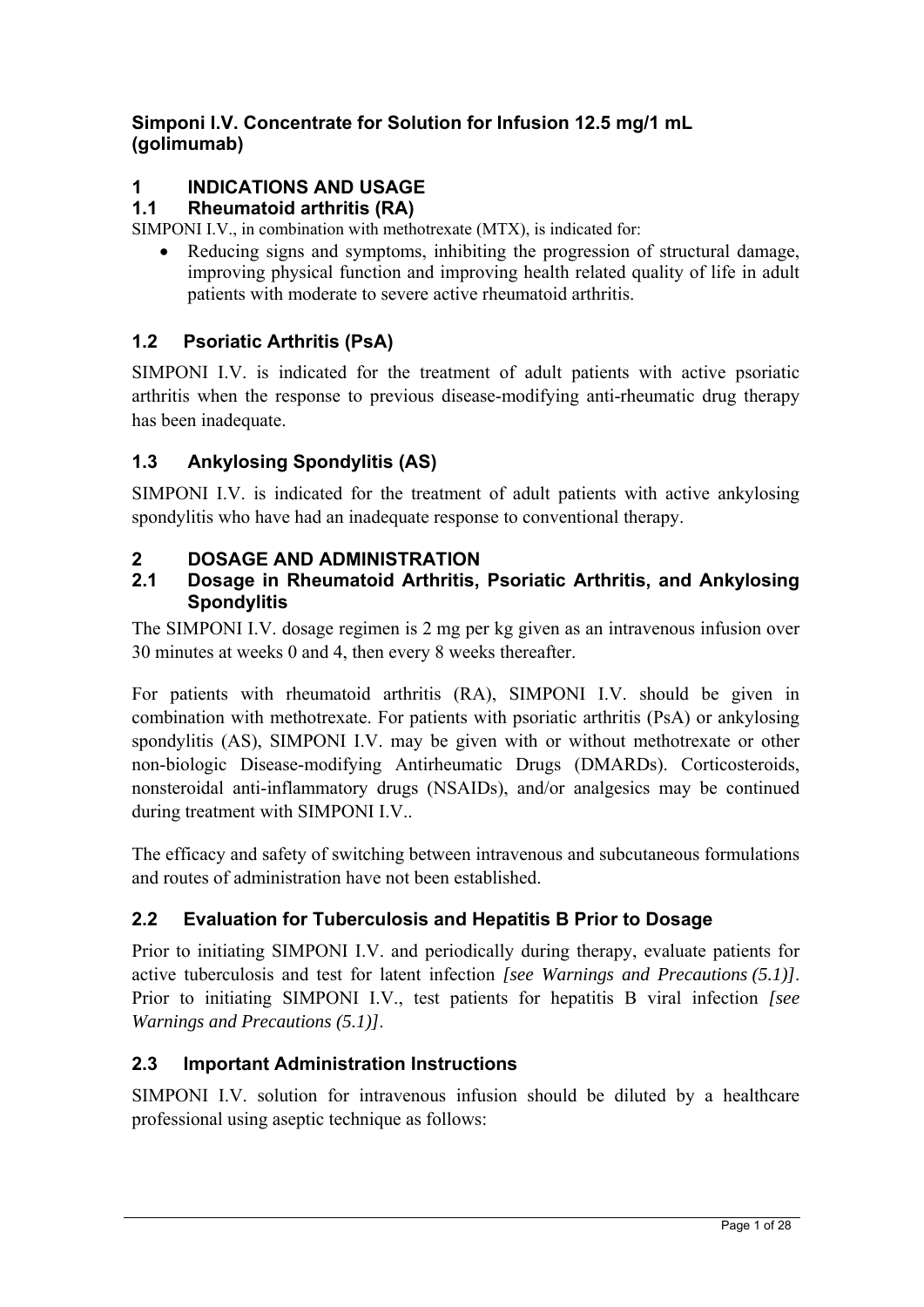- 1. Calculate the dosage and the number of SIMPONI I.V. vials needed based on the recommended dosage of 2 mg/kg and the patient's weight. Each 4 mL vial of SIMPONI I.V. contains 50 mg of golimumab.
- 2. Check that the solution in each vial is colorless to light yellow. The solution may develop a few fine translucent particles, as golimumab is a protein. Do not use if opaque particles, discoloration, or other foreign particles are present.
- 3. Dilute the total volume of the SIMPONI I.V. solution with 0.9% Sodium Chloride Injection, USP to a final volume of 100 mL. For example, this can be accomplished by withdrawing a volume of the 0.9% Sodium Chloride Injection, USP from the 100-mL infusion bag or bottle equal to the total volume of SIMPONI I.V.. Slowly add the total volume of SIMPONI I.V. solution to the 100-mL infusion bag or bottle. Gently mix. Discard any unused solution remaining in the vials. Alternatively, SIMPONI I.V. can be diluted using the same method described above with 0.45% Sodium Chloride Injection, USP.
- 4. Prior to infusion, visually inspect the diluted SIMPONI I.V. solution for particulate matter or discoloration. Do not use if these exist.
- 5. Use only an infusion set with an in-line, sterile, non-pyrogenic, low protein-binding filter (pore size 0.22 micrometer or less).
- 6. Do not infuse SIMPONI I.V. concomitantly in the same intravenous line with other agents. No physical biochemical compatibility studies have been conducted to evaluate the use of SIMPONI I.V. with other intravenous agents in the same intravenous line.
- 7. Infuse the diluted solution over 30 minutes.
- 8. Once diluted, the infusion solution can be stored for 4 hours at room temperature.

## **3. DOSAGE FORM AND STRENGTHS**

Injection: 50 mg/4 mL (12.5 mg/mL) colorless to light yellow solution in a single-dose vial.

## **4 CONTRAINDICATIONS**

Hypersensitivity to the active substance or to any of the excipients listed in section 17.

Concurrent administration of SIMPONI I.V. with abatacept or anakinra (see sections 5.6 and 5.7).

Active tuberculosis or other severe infections such as sepsis, and opportunistic infections (see section 5.1).

Moderate or severe heart failure (NYHA class III/IV) (see section 5.3).

## **5 WARNINGS AND PRECAUTIONS**

## **5.1 Serious Infections**

Patients treated with SIMPONI I.V. are at increased risk for developing serious infections involving various organ systems and sites that may lead to hospitalization or death.

Opportunistic infections due to bacterial, mycobacterial, invasive fungal, viral, or parasitic organisms including aspergillosis, blastomycosis, candidiasis, coccidioidomycosis, histoplasmosis, legionellosis, listeriosis, pneumocystosis, and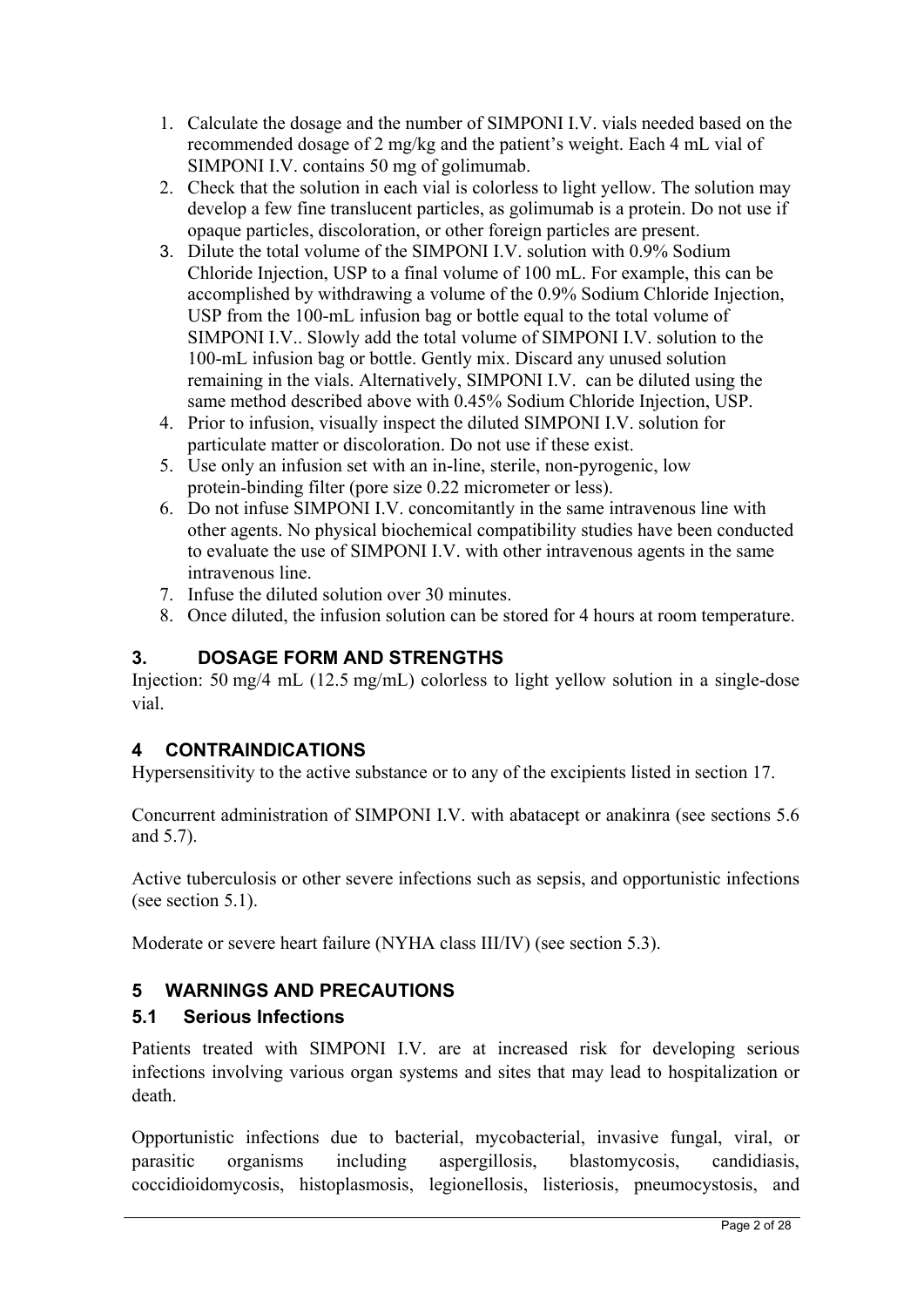tuberculosis have been reported with TNF-blockers. Patients have frequently presented with disseminated rather than localized disease. The concomitant use of a TNF-blocker and abatacept or anakinra was associated with a higher risk of serious infections; therefore, the concomitant use of SIMPONI I.V. and these biologic products is not recommended *[see Warnings and Precautions (5.6, 5.7) and Drug Interactions (7.2)]*.

Treatment with SIMPONI I.V. should not be initiated in patients with an active infection, including clinically important localized infections. Patients greater than 65 years of age, patients with co-morbid conditions and/or patients taking concomitant immunosuppressants such as corticosteroids or methotrexate may be at greater risk of infection. Consider the risks and benefits of treatment prior to initiating SIMPONI I.V. in patients:

- with chronic or recurrent infection:
- who have been exposed to tuberculosis;
- with a history of an opportunistic infection;
- who have resided or traveled in areas of endemic tuberculosis or endemic mycoses, such as histoplasmosis, coccidioidomycosis, or blastomycosis; or
- with underlying conditions that may predispose them to infection.

## Monitoring

Closely monitor patients for the development of signs and symptoms of infection during and after treatment with SIMPONI I.V.. Discontinue SIMPONI I.V. if a patient develops a serious infection, an opportunistic infection, or sepsis. For patients who develop a new infection during treatment with SIMPONI I.V., perform a prompt and complete diagnostic workup appropriate for an immunocompromised patient and initiate appropriate antimicrobial therapy and closely monitor them.

## **Tuberculosis**

Cases of reactivation of tuberculosis or new tuberculosis infections have been observed in patients receiving TNF-blockers, including patients who have previously received treatment for latent or active tuberculosis. Evaluate patients for tuberculosis risk factors and test for latent infection prior to initiating SIMPONI I.V. and periodically during therapy.

Treatment of latent tuberculosis infection prior to therapy with TNF-blockers has been shown to reduce the risk of tuberculosis reactivation during therapy. Prior to initiating SIMPONI I.V., assess if treatment for latent tuberculosis is needed; An induration of 5 mm or greater is a positive tuberculin skin test, even for patients previously vaccinated with Bacille Calmette-Guerin (BCG).

Consider anti-tuberculosis therapy prior to initiation of SIMPONI I.V. in patients with a past history of latent or active tuberculosis in whom an adequate course of treatment cannot be confirmed, and for patients with a negative test for latent tuberculosis but having risk factors for tuberculosis infection. Consultation with a physician with expertise in the treatment of tuberculosis is recommended to aid in the decision whether initiating anti-tuberculosis therapy is appropriate for an individual patient.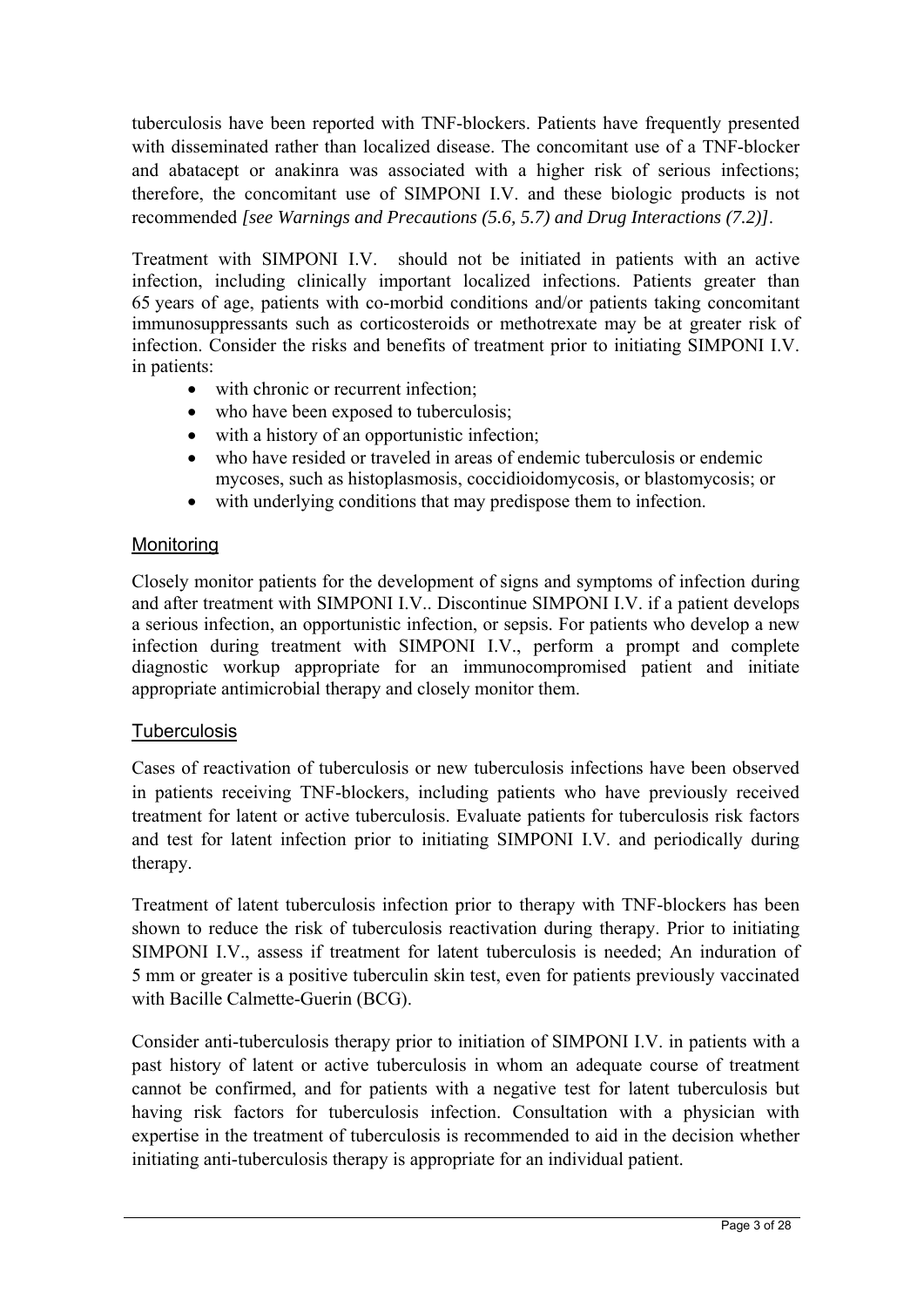Cases of active tuberculosis have occurred in patients treated with the subcutaneous formulation of golimumab during and after treatment for latent tuberculosis. Monitor patients for the development of signs and symptoms of tuberculosis including patients who tested negative for latent tuberculosis infection prior to initiating therapy, patients who are on treatment for latent tuberculosis, or patients who were previously treated for tuberculosis infection.

Consider tuberculosis in the differential diagnosis in patients who develop a new infection during SIMPONI I.V. treatment, especially in patients who have previously or recently traveled to countries with a high prevalence of tuberculosis, or who have had close contact with a person with active tuberculosis.

## Invasive Fungal Infections

If patients develop a serious systemic illness and they reside or travel in regions where mycoses are endemic, consider invasive fungal infection in the differential diagnosis. Consider appropriate empiric antifungal therapy and take into account both the risk for severe fungal infection and the risks of antifungal therapy while a diagnostic workup is being performed. Antigen and antibody testing for histoplasmosis may be negative in some patients with active infection. To aid in the management of such patients, consider consultation with a physician with expertise in the diagnosis and treatment of invasive fungal infections.

## **Hepatitis B Virus Reactivation**

The use of TNF-blockers, of which SIMPONI I.V. is a member, has been associated with reactivation of hepatitis B virus (HBV) in patients who are chronic hepatitis B carriers (i.e., surface antigen positive). In some instances, HBV reactivation occurring in conjunction with TNF-blocker therapy has been fatal. The majority of these reports have occurred in patients who received concomitant immunosuppressants.

All patients should be tested for HBV infection before initiating TNF-blocker therapy. For patients who test positive for hepatitis B surface antigen, consultation with a physician with expertise in the treatment of hepatitis B is recommended before initiating TNF-blocker therapy. The risks and benefits of treatment should be considered prior to prescribing TNF-blockers, including SIMPONI I.V., to patients who are carriers of HBV. Adequate data are not available on whether antiviral therapy can reduce the risk of HBV reactivation in HBV carriers who are treated with TNF-blockers. Patients who are carriers of HBV and require treatment with TNF-blockers should be closely monitored for clinical and laboratory signs of active HBV infection throughout therapy and for several months following termination of therapy.

In patients who develop HBV reactivation, TNF-blockers should be stopped and antiviral therapy with appropriate supportive treatment should be initiated. The safety of resuming TNF-blockers after HBV reactivation has been controlled is not known. Therefore, prescribers should exercise caution when considering resumption of TNF-blockers in this situation and monitor patients closely.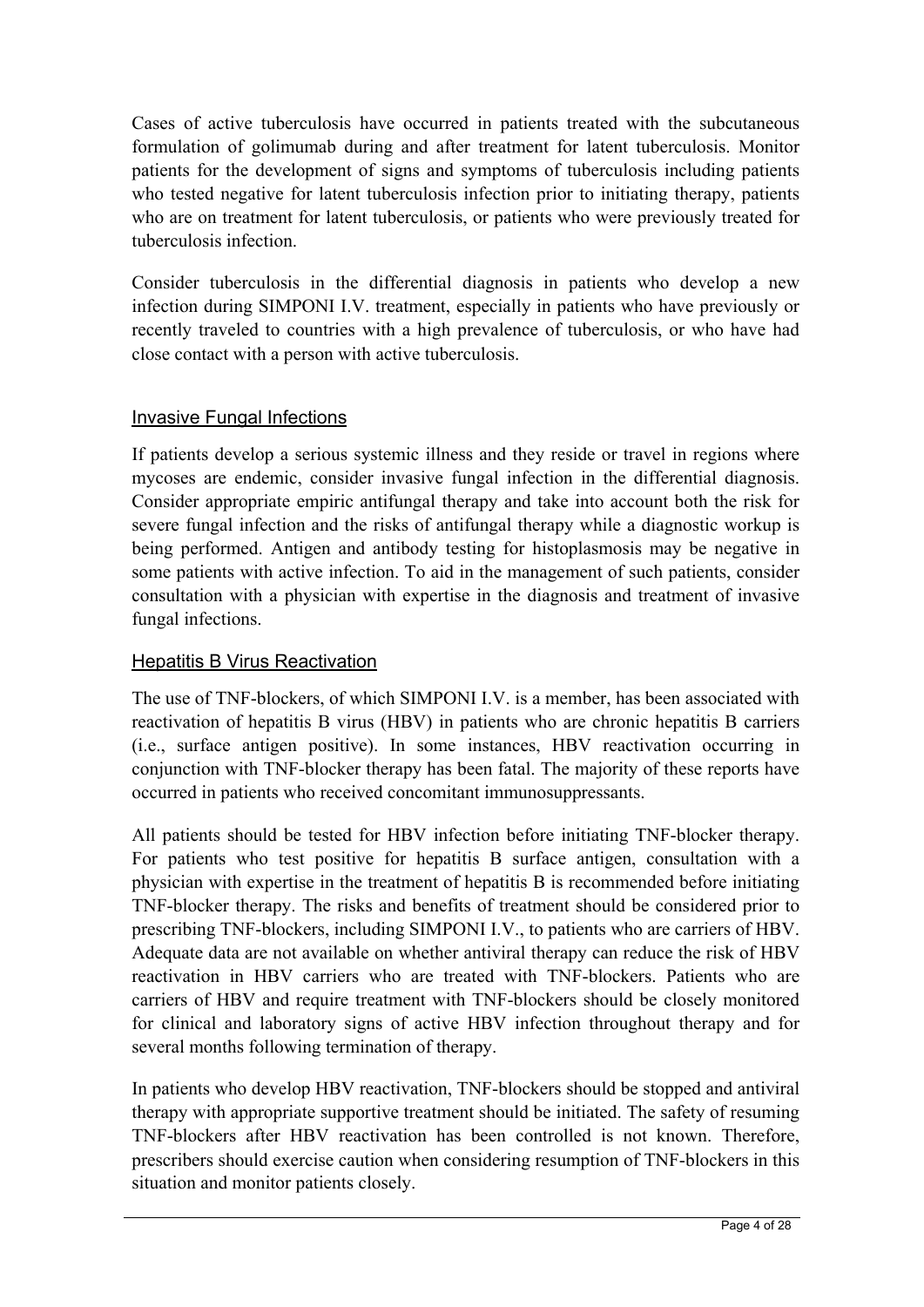## **5.2 Malignancies**

#### Malignancies in Pediatric Patients

Malignancies, some fatal, have been reported among children, adolescents, and young adults who received treatment with TNF-blocking agents (initiation of therapy  $\leq 18$  years of age), of which SIMPONI I.V. is a member. Approximately half the cases were lymphomas, including Hodgkin's and non-Hodgkin's lymphoma. The other cases represented a variety of malignancies, including rare malignancies that are usually associated with immunosuppression, and malignancies that are not usually observed in children and adolescents. The malignancies occurred after a median of 30 months (range 1 to 84 months) after the first dose of TNF-blocker therapy. Most of the patients were receiving concomitant immunosuppressants. These cases were reported postmarketing and are derived from a variety of sources, including registries and spontaneous postmarketing reports. Use of SIMPONI I.V. in patients under 18 years of age has not been established.

#### Malignancies in Adult Patients

The risks and benefits of TNF-blocker treatment including SIMPONI I.V. should be considered prior to initiating therapy in patients with a known malignancy other than a successfully treated non-melanoma skin cancer (NMSC) or when considering continuing a TNF-blocker in patients who develop a malignancy.

In the controlled portions of clinical trials of TNF-blockers including the subcutaneous formulation of golimumab more cases of lymphoma have been observed among patients receiving anti-TNF treatment compared with patients in the control groups. Patients with RA and other chronic inflammatory diseases, particularly patients with highly active disease and/or chronic exposure to immunosuppressant therapies, may be at higher risk (up to several fold) than the general population for the development of lymphoma, even in the absence of TNF-blocking therapy. Cases of acute and chronic leukemia have been reported with TNF-blocker use, including SIMPONI I.V., in rheumatoid arthritis and other indications. Even in the absence of TNF-blocker therapy, patients with rheumatoid arthritis may be at a higher risk (approximately 2-fold) than the general population for the development of leukemia.

Rare postmarketing cases of hepatosplenic T-cell lymphoma (HSTCL) have been reported in patients treated with TNF-blocking agents. This rare type of T-cell lymphoma has a very aggressive disease course and is usually fatal. Nearly all of the reported TNF-blocker associated cases have occurred in patients with Crohn's disease or ulcerative colitis. The majority were in adolescent and young adult males. Almost all these patients had received treatment with azathioprine (AZA) or 6-mercaptopurine (6– MP) concomitantly with a TNF-blocker at or prior to diagnosis. A risk for the development for hepatosplenic T-cell lymphoma in patients treated with TNF-blockers cannot be excluded.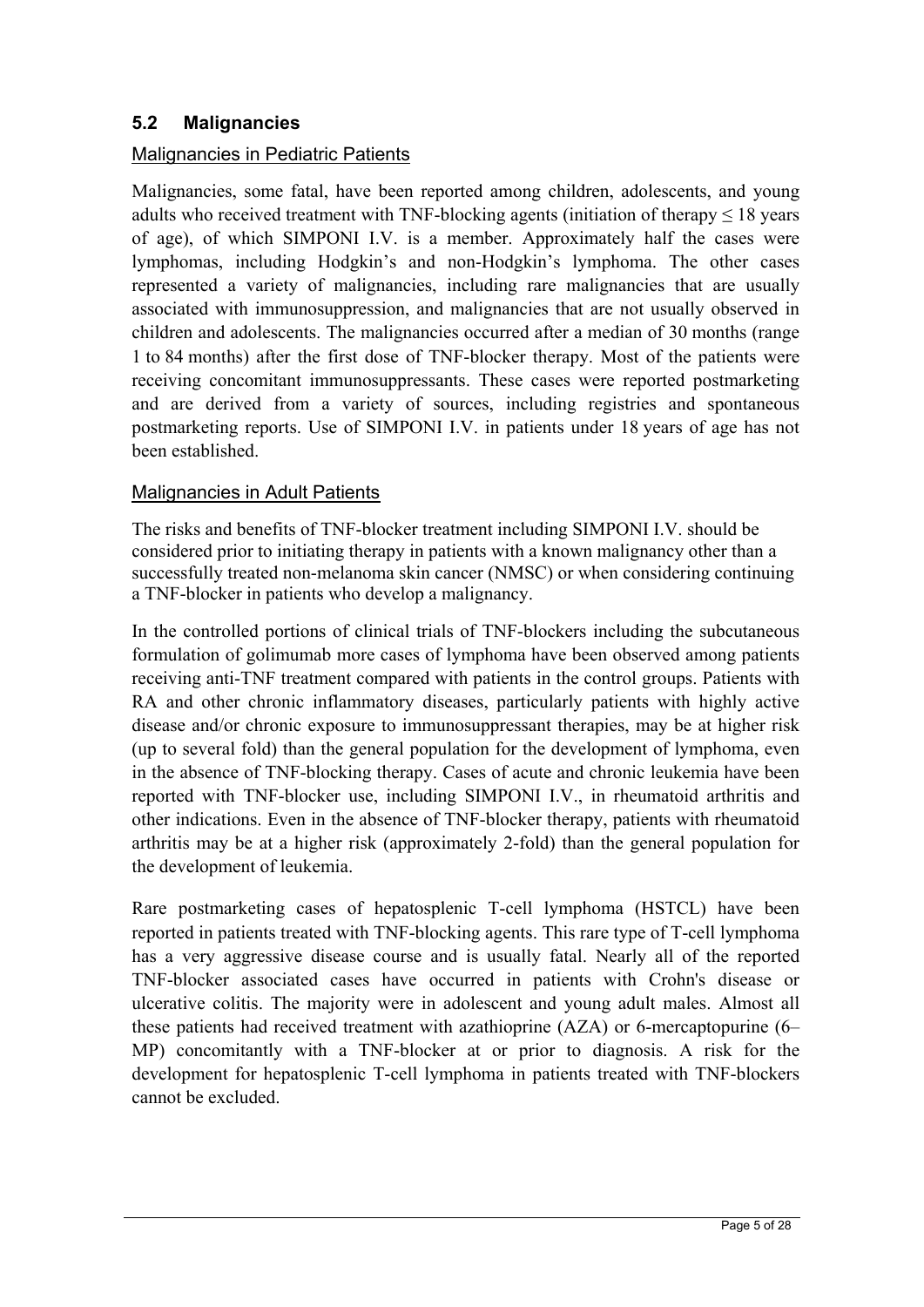Melanoma and Merkel cell carcinoma have been reported in patients treated with TNF-blocking agents, including SIMPONI I.V.. Periodic skin examination is recommended for all patients, particularly those with risk factors for skin cancer.

In controlled trials of other TNF-blockers in patients at higher risk for malignancies (e.g., patients with chronic obstructive pulmonary disease [COPD], patients with Wegener's granulomatosis treated with concomitant cyclophosphamide) a greater portion of malignancies occurred in the TNF-blocker group compared to the controlled group. In an exploratory clinical trial evaluating the use of the subcutaneous formulation of golimumab in patients with severe persistent asthma, more patients treated with golimumab reported malignancies compared with control patients. The significance of this finding is unknown.

During the controlled portion of the Phase 3 trial in RA for SIMPONI I.V., the incidence of malignancies other than lymphoma and NMSC per 100-patient-years of follow-up was 0.56 (95% CI: 0.01, 3.11) in the SIMPONI I.V. group compared with an incidence of 0 (95% CI: 0.00, 3.79) in the placebo group.

## **5.3 Congestive Heart Failure (CHF)**

Cases of worsening congestive heart failure (CHF) and new onset CHF have been reported with TNF-blockers including SIMPONI I.V.. Some cases had a fatal outcome. In a clinical trial with another TNF-antagonist worsening congestive heart failure and increased mortality due to CHF have been observed. SIMPONI I.V. has not been studied in patients with CHF. SIMPONI I.V. should be used with caution in patients with mild heart failure (NYHA class I/II). Patients should be closely monitored and SIMPONI I.V. must be discontinued in patients who develop new or worsening symptoms of heart failure (see section 4).

## **5.4 Demyelinating Disorders**

Use of TNF-blocking agents, including SIMPONI I.V., has been associated with cases of new onset or exacerbation of clinical symptoms and/or radiographic evidence of central nervous system (CNS) demyelinating disorders, including multiple sclerosis (MS) and peripheral demyelinating disorders, including Guillain-Barré syndrome. Cases of central demyelination, MS, optic neuritis, and peripheral demyelinating polyneuropathy have rarely been reported in patients treated with golimumab. Prescribers should exercise caution in considering the use of TNF-blockers, including SIMPONI I.V., in patients with central or peripheral nervous system demyelinating disorders. Discontinuation of SIMPONI I.V. should be considered if these disorders develop.

# **5.5 Autoimmunity**

Treatment with TNF blockers, including SIMPONI I.V., may result in the formation of antinuclear antibodies (ANA). Rarely, treatment with TNF blockers, may result in the development of a lupus-like syndrome *[see Adverse Reactions (6.1)]*. If a patient develops symptoms suggestive of a lupus-like syndrome following treatment with SIMPONI I.V., treatment should be discontinued.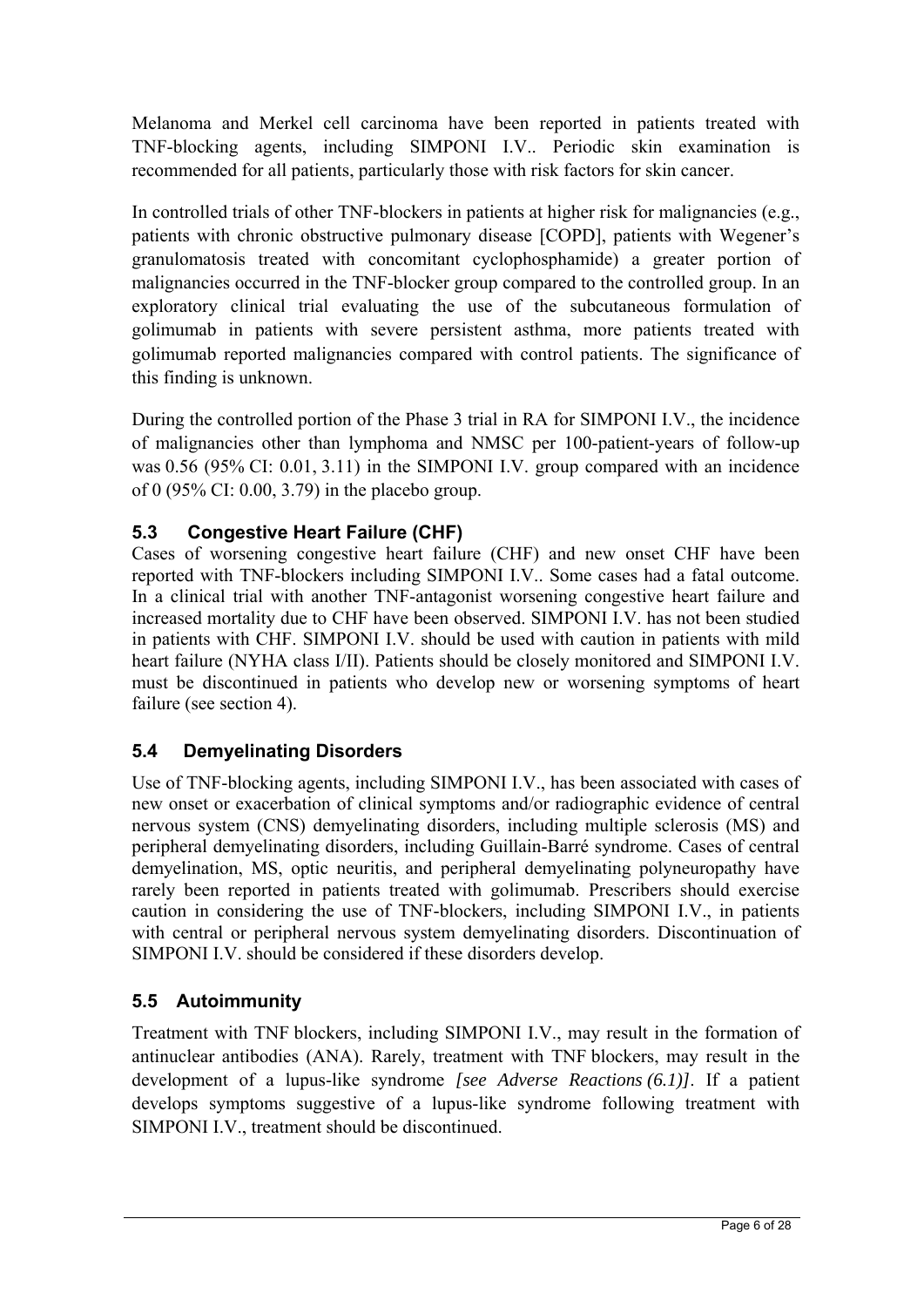## **5.6 Use with Abatacept**

In controlled trials, the concurrent administration of another TNF-blocker and abatacept was associated with a greater proportion of serious infections than the use of a TNF-blocker alone; and the combination therapy, compared to the use of a TNF-blocker alone, has not demonstrated improved clinical benefit in the treatment of RA. Therefore, the combination of TNF-blockers, including SIMPONI I.V., and abatacept is not recommended *[see Drug Interactions (7.2)]*.

## **5.7 Use with Anakinra**

Concurrent administration of anakinra (an interleukin-1 antagonist) and another TNF-blocker was associated with a greater portion of serious infections and neutropenia and no additional benefits compared with the TNF-blocker alone. Therefore, the combination of anakinra with TNF-blockers, including SIMPONI I.V., is not recommended *[see Drug Interactions (7.2)]*.

# **5.8 Switching Between Biological Disease Modifying Antirheumatic Drugs (DMARDs)**

Care should be taken when switching from one biologic product to another biologic product since overlapping biological activity may further increase the risk of infection.

## **5.9 Hematologic Cytopenias**

There have been reports of pancytopenia, leukopenia, neutropenia, agranulocytosis, aplastic anemia, and thrombocytopenia in patients receiving golimumab. Caution should be exercised when using TNF-blockers, including SIMPONI I.V., in patients who have or have had significant cytopenias.

## **5.10 Vaccinations/Therapeutic Infectious Agents**

## Live Vaccines

Patients treated with SIMPONI I.V. may receive concurrent vaccinations, except for live vaccines. In patients receiving anti-TNF therapy, limited data are available on the response to vaccination with live vaccines or on the secondary transmission of infection by live vaccines. Use of live vaccines could result in clinical infections, including disseminated infections.

#### Therapeutic Infectious Agents

Other uses of therapeutic infectious agents such as live attenuated bacteria (e.g., BCG bladder instillation for the treatment of cancer) could result in clinical infections, including disseminated infections. It is recommended that therapeutic infectious agents not be given concurrently with SIMPONI I.V..

## **5.11 Hypersensitivity Reactions**

In post-marketing experience, serious systemic hypersensitivity reactions (including anaphylactic reaction) have been reported following administration of the subcutaneous and intravenous formulations of golimumab including SIMPONI I.V.. Hypersensitivity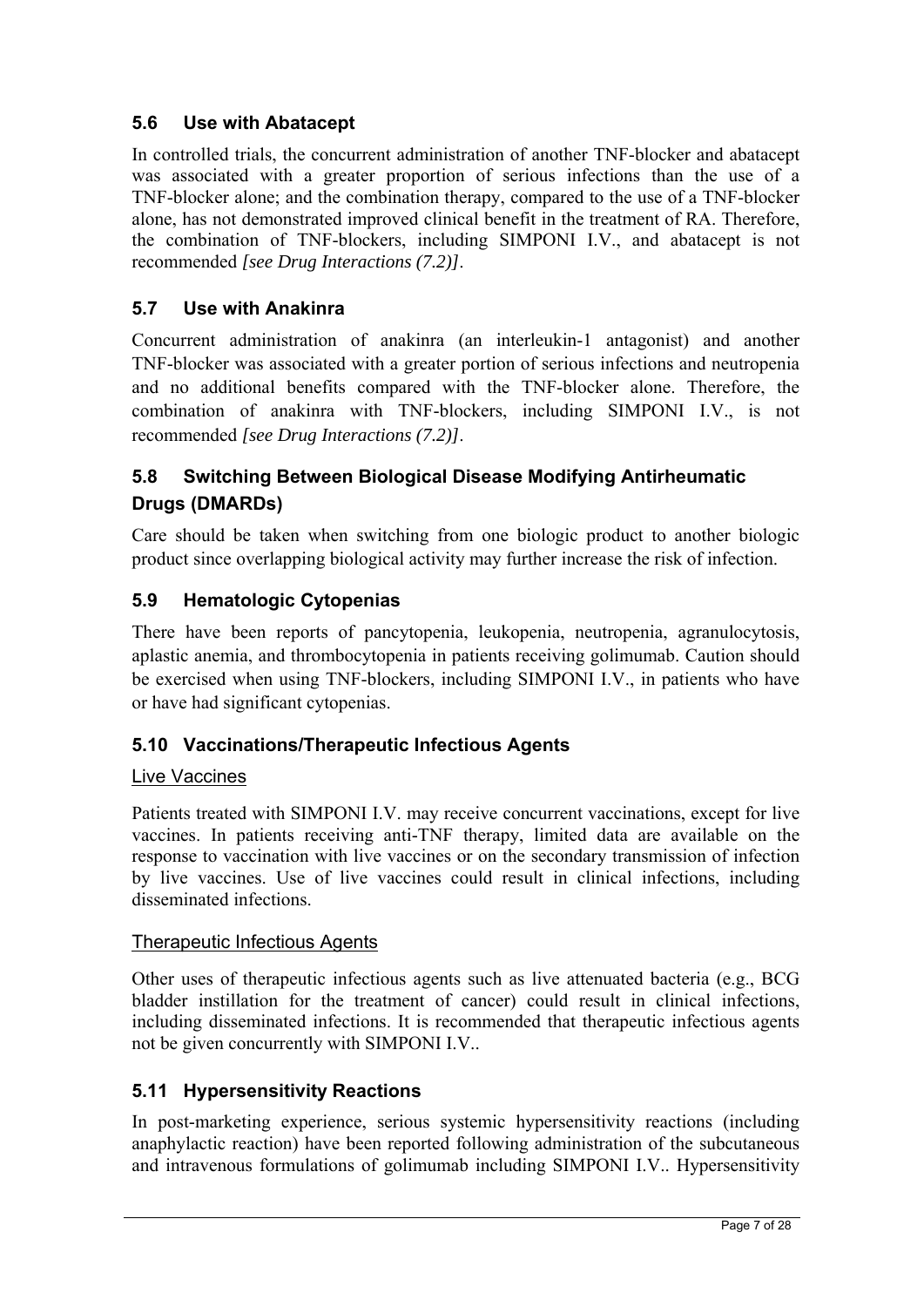reactions including hives, pruritus, dyspnea, and nausea, were reported during infusion and generally within an hour after infusion. Some of these reactions occurred after the first administration of golimumab. If an anaphylactic or other serious allergic reaction occurs, administration of SIMPONI I.V. should be discontinued immediately and appropriate therapy instituted.

## **6 ADVERSE REACTIONS**

The most serious adverse reactions were:

- Serious Infections *[see Warnings and Precautions (5.1)]*
- Malignancies *[see Warnings and Precautions (5.2)]*

## **6.1 Clinical Trials Experience**

Because clinical trials are conducted under widely varying conditions, adverse reaction rates observed in the clinical trials of a drug cannot be directly compared to rates in the clinical trials of another drug and may not reflect the rates observed in clinical practice.

The safety data described below are based on one, randomized, double-blind, controlled Phase 3 trial in patients with RA receiving SIMPONI I.V. by intravenous infusion (Trial RA). The protocol included provisions for patients taking placebo to receive treatment with SIMPONI I.V. at Week 16 or Week 24 either by patient response (based on uncontrolled disease activity) or by design, so that adverse events cannot always be unambiguously attributed to a given treatment. Comparisons between placebo and SIMPONI I.V. were based on the first 24 weeks of exposure.

Trial RA included 197 control-treated patients and 463 SIMPONI I.V.-treated patients (which includes control-treated patients who switched to SIMPONI I.V. at Week 16). The proportion of patients who discontinued treatment due to adverse reactions in the controlled phase of Trial RA through Week 24 was 3.5% for SIMPONI I.V.-treated patients and 0.5% for placebo-treated patients. Upper respiratory tract infection was the most common adverse reaction reported in the trial through Week 24 occurring in 6.5% of SIMPONI I.V.-treated patients as compared with 7.6% of control-treated patients, respectively.

#### **Infections**

Serious infections observed in SIMPONI I.V.-treated patients included sepsis, pneumonia, cellulitis, abscess, opportunistic infections, tuberculosis (TB), and invasive fungal infections. Cases of TB included pulmonary and extrapulmonary TB. The majority of the TB cases occurred in countries with a high incidence rate of TB *[see Warnings and Precautions (5.1)]*.

In the controlled phase of Trial RA through Week 24, infections were observed in 27% of SIMPONI I.V.-treated patients compared with 24% of control-treated patients, and serious infections were observed in 0.9% of SIMPONI I.V.-treated patients and 0.0% of control-treated patients. Through Week 24, the incidence of serious infections per 100 patient-years of follow-up was 2.2 (95% CI 0.61, 5.71) for the SIMPONI I.V. group, and 0 (0.00, 3.79) for the placebo group. In the controlled and uncontrolled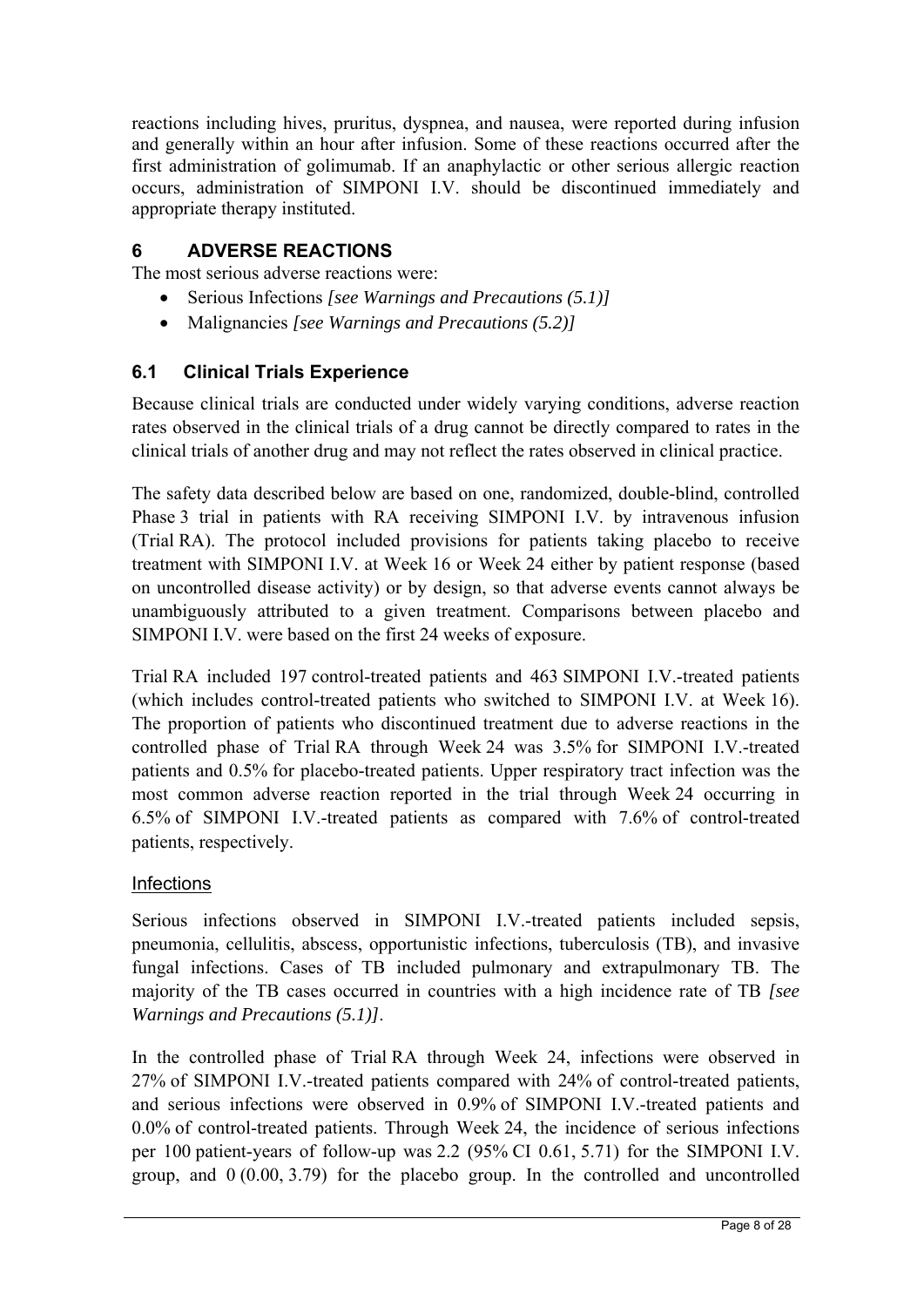portions of Trial RA, 958 total patient-years of follow-up with a median follow-up of approximately 92 weeks, the incidence per 100 patient-years of all serious infections was 4.07 (95% CI: 2.90, 5.57) in patients receiving SIMPONI I.V. *[see Warnings and Precautions (5.1)]*. In the controlled and uncontrolled portions of Trial RA, in SIMPONI I.V. -treated patients, the incidence of active TB per 100 patient-years was 0.31 (95% CI: 0.06; 0.92) and the incidence of other opportunistic infections per 100 patient-years was 0.42 (95% CI: 0.11, 1.07).

## **Malignancies**

One case of malignancy other than lymphoma and NMSC with SIMPONI I.V. was reported through Week 24 during the controlled phase of Trial RA. In the controlled and uncontrolled portions through approximately 92 weeks, the incidence of malignancies per 100 patient-years, other than lymphoma and NMSC, in SIMPONI I.V.-treated patients was 0.31 (95% CI: 0.06, 0.92) and the incidence of NMSC was 0.1 (95% CI: 0.00, 0.58).

## Liver Enzyme Elevations

There have been reports of severe hepatic reactions including acute liver failure in patients receiving TNF-blockers.

In the controlled phase of Trial RA, through Week 24, ALT elevations  $\geq 5$  x ULN occurred in 0.8% of SIMPONI I.V.-treated patients and 0% of control-treated patients and ALT elevations  $\geq 3$  x ULN occurred in 2.3% of SIMPONI I.V. -treated patients and 2.5% of control-treated patients.

In the controlled phase of Trial PsA, through Week 24, ALT elevations  $\geq 5$  x ULN occurred in 1.7% of SIMPONI I.V.-treated patients and <1% of placebo-treated patients, and ALT elevations  $\geq 3$  x ULN to  $\lt 5$  x ULN occurred in 2.9% of SIMPONI I.V. -treated patients and <1% of placebo-treated patients.

Since many of the patients in the Phase 3 trials were also taking medications that cause liver enzyme elevations (e.g., nonsteroidal anti-inflammatory drugs [NSAIDs], MTX, or isoniazid prophylaxis), the relationship between SIMPONI I.V. and liver enzyme elevation is not clear.

## Autoimmune Disorders and Autoantibodies

At Week 20 in Trial RA, 17% of SIMPONI I.V.-treated patients and 13% of control patients were newly antinuclear antibody (ANA)-positive. Of these patients, one SIMPONI I.V.-treated patient and no control-treated patients had newly positive anti-dsDNA antibodies *[see Warnings and Precautions (5.5)]*.

## Administration Reactions

In the controlled phase of Trial RA through Week 24, 1.1% of SIMPONI I.V. infusions were associated with an infusion reaction compared with 0.2% of infusions in the control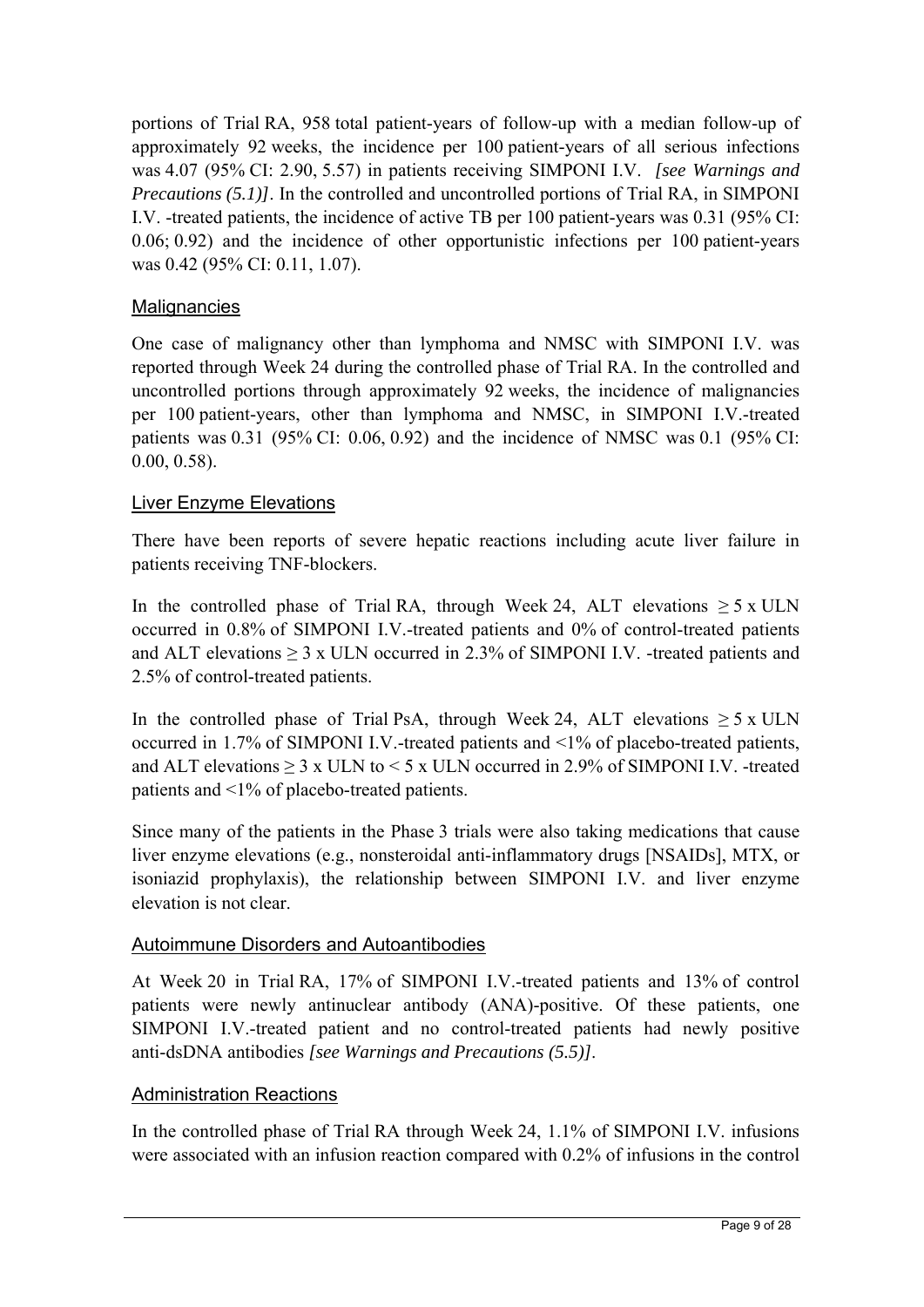group. The most common infusion reaction in SIMPONI I.V.-treated patients was rash. No serious infusion reactions were reported.

#### Other Adverse Reactions

Table 1 summarizes the adverse drug reactions that occurred at a rate of at least 1% in the SIMPONI I.V.+ MTX group with a higher incidence than in the placebo  $+$  MTX group during the controlled period of Trial RA through Week 24.

| Table 1: | Adverse Drug Reactions Reported by $\geq 1\%$ of SIMPONI I.V. -Treated Patients and with a |
|----------|--------------------------------------------------------------------------------------------|
|          | <b>Higher Incidence than Placebo-Treated Patients in Trial RA through Week 24</b>          |

|                                                  | $Placebo + MTX$ | <b>SIMPONI I.V. + MTX</b> |
|--------------------------------------------------|-----------------|---------------------------|
| Patients treated                                 | 197             | 463                       |
| Adverse Reaction                                 |                 |                           |
| <b>Infections and infestations</b>               |                 |                           |
| Upper respiratory tract infection (such as upper | 12%             | 13%                       |
| respiratory tract infection, nasopharyngitis,    |                 |                           |
| pharyngitis, laryngitis, and rhinitis)           |                 |                           |
| Viral infections (such as influenza and herpes)  | $3\%$           | $4\%$                     |
| Bacterial infections                             | $0\%$           | $1\%$                     |
| <b>Bronchitis</b>                                | $1\%$           | 3%                        |
| Vascular disorders                               |                 |                           |
| Hypertension                                     | $2\%$           | 3%                        |
| <b>Skin and subcutaneous disorders</b>           |                 |                           |
| Rash                                             | $1\%$           | 3%                        |
| General disorders and administration site        |                 |                           |
| conditions                                       |                 |                           |
| Pyrexia                                          | $1\%$           | $2\%$                     |
| <b>Blood and lymphatic disorders</b>             |                 |                           |
| Leukopenia                                       | $0\%$           | $1\%$                     |

## Other and Less Common Clinical Trial Adverse Drug Reactions

Adverse drug reactions that do not appear in Table 1 or that occurred  $\leq 1\%$  in SIMPONI I.V.-treated patients during Trial RA through Week 24 that do not appear in the Warnings and Precautions section included the following events listed by system organ class:

*Infections and infestations:* Superficial fungal infection, sinusitis, abscess, lower respiratory tract infection (pneumonia), pyelonephritis

*Investigations:* Alanine aminotransferase (ALT) increased, aspartate aminotransferase (AST) increased, neutrophil count decreased

*Nervous system disorders:* Dizziness, paresthesia *Gastrointestinal disorders:* Constipation

## Psoriatic Arthritis

Trial PsA evaluated 480 patients *[see Clinical Studies (14.2)]*. The adverse reactions were similar to those observed in patients with RA, with the exception of psoriasis (new onset or worsening, palmar/plantar and pustular), which occurred in <1% of SIMPONI I.V.-treated patients. The incidence of the adverse reactions reported in Trial PsA were similar to Trial RA with the exceptions of higher incidence in SIMPONI I.V. for ALT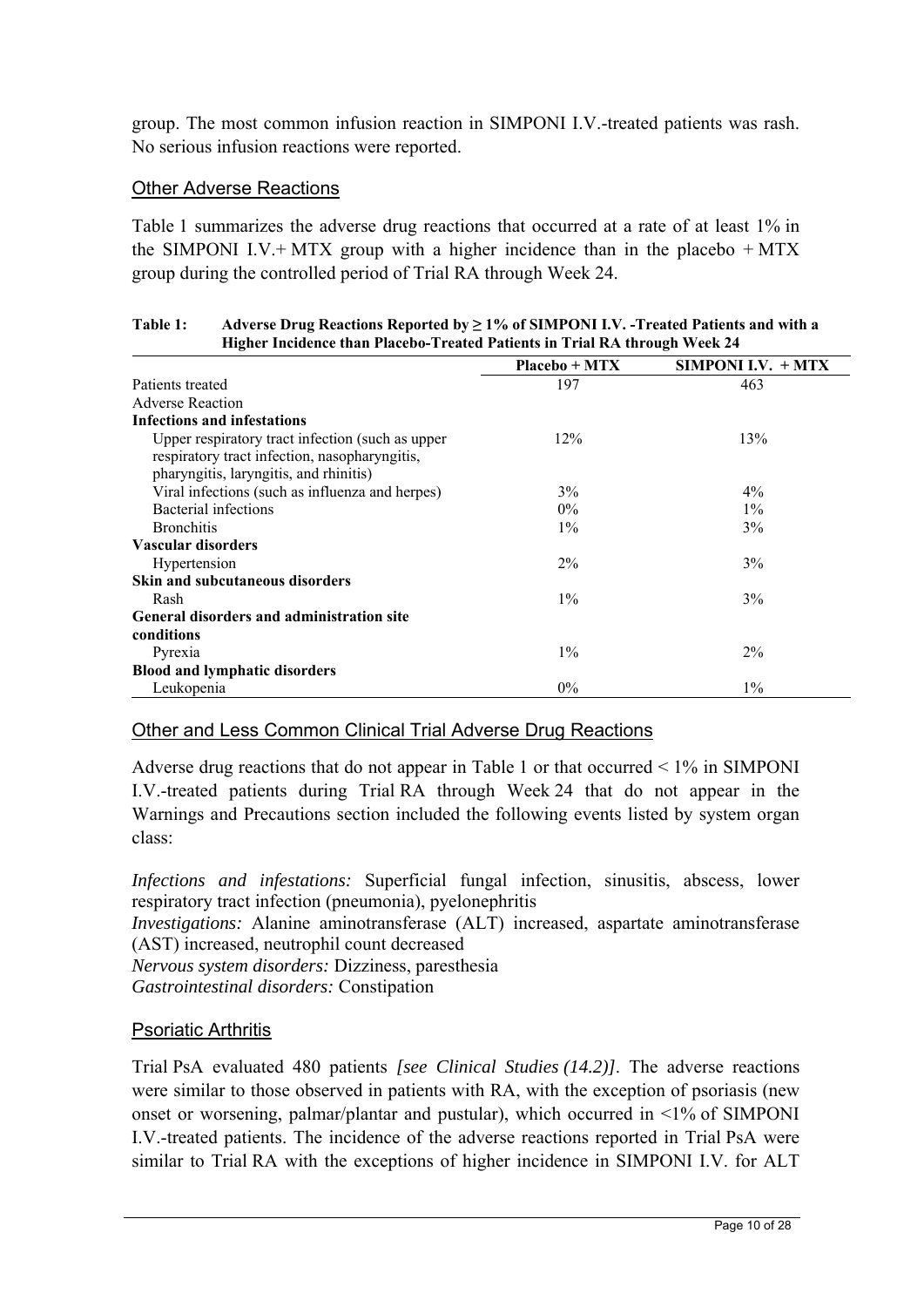increased (7.9% vs. 2.1% in placebo), AST increased (5.4% vs. 2.1% in placebo), and neutrophil count decreased (4.6% vs. 2.1% in placebo).

## Ankylosing Spondylitis

Trial AS evaluated 208 patients *[see Clinical Studies (14.3)]*. The adverse reactions were similar to those reported in patients with RA, with the exception of the higher incidence of ALT increased, which occurred in 2.9% of SIMPONI I.V.-treated patients compared with none of the placebo-treated patients.

## **6.2 Immunogenicity**

As with all therapeutic proteins, there is potential for immunogenicity. The detection of antibody formation is highly dependent on the sensitivity and specificity of the assay. Additionally, the observed incidence of antibody (including neutralizing antibody) positivity in an assay may be influenced by several factors including assay methodology, sample handling, timing of sample collection, concomitant medications, and underlying disease. For these reasons, comparison of the incidence of antibodies to golimumab in the trials described below with the incidence of antibodies in other trials or to other products may be misleading.

Using an enzyme immunoassay (EIA) method, antibodies to golimumab were detected in 13 (3%) golimumab-treated patients following IV administration of SIMPONI I.V. in combination with MTX through Week 24 of Trial RA, of which all were neutralizing antibodies.

A drug-tolerant enzyme immunoassay (drug-tolerant EIA) method for detecting antibodies to golimumab was developed and validated. This method is approximately 16 fold more sensitive than the original EIA method with less interference from golimumab in serum. The incidence of antibodies to golimumab with the drug-tolerant EIA method for Trials RA, PsA and AS was 21%, 19% and 19%, respectively. Where tested, approximately one-third were neutralizing.

Patients with RA, PsA and AS who developed anti-golimumab antibodies generally had lower trough steady-state serum concentrations of golimumab *[see Pharmacokinetics (12.3)].* 

## **6.3 Postmarketing Experience**

The following adverse reactions have been identified during post-approval use of golimumab. Because these reactions are reported voluntarily from a population of uncertain size, it is not always possible to reliably estimate their frequency or establish a causal relationship to golimumab exposure.

*General Disorders and Administration Site Conditions:* Infusion-related reactions *[see Warnings and Precautions (5.11)]* 

*Neoplasm benign and malignant*: Melanoma, Merkel cell carcinoma *[see Warnings and Precautions (5.2)]*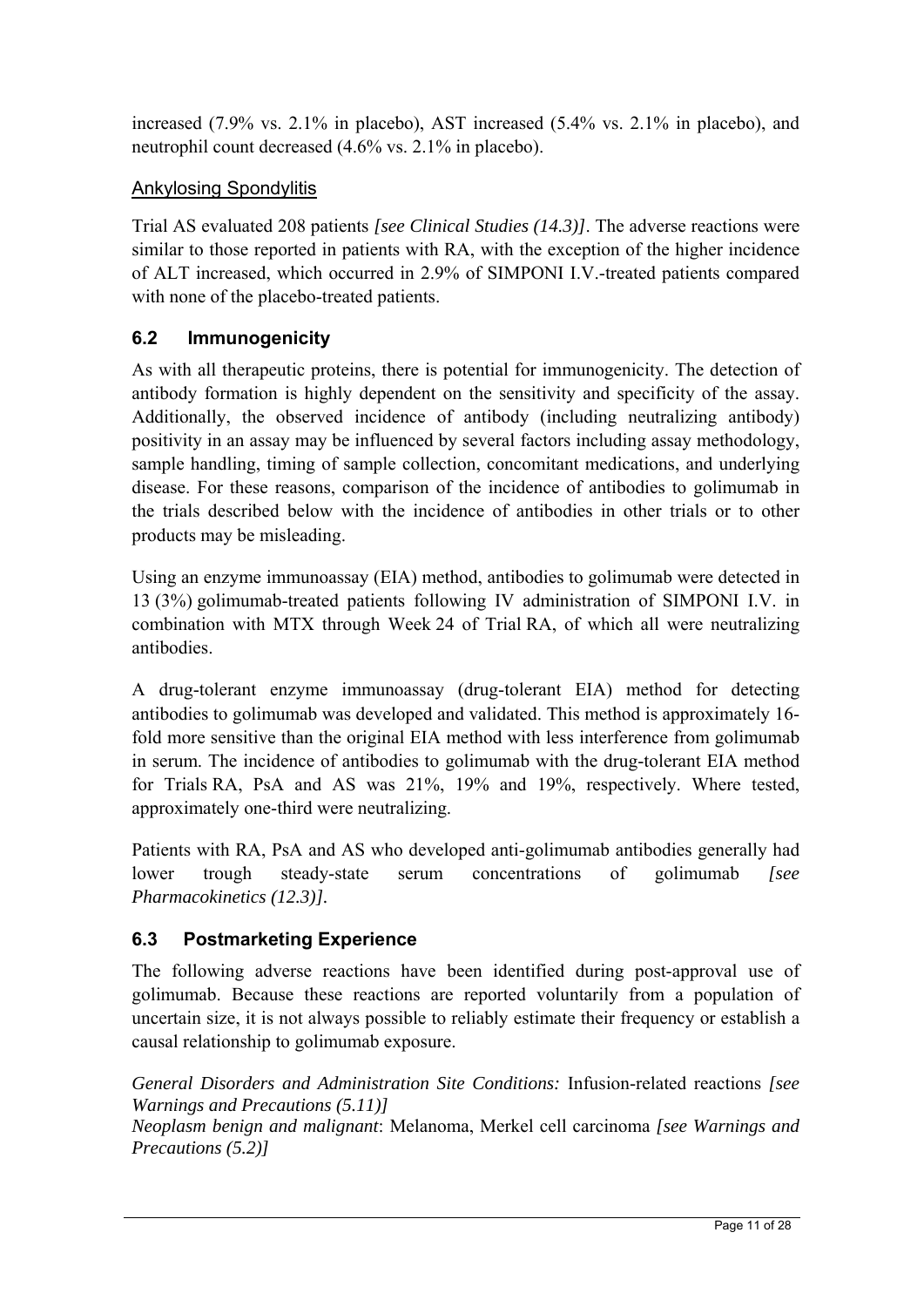*Immune system disorders*: Serious systemic hypersensitivity reactions (including anaphylactic reaction) *[see Warnings and Precautions (5.11)]*, sarcoidosis *Respiratory, thoracic and mediastinal disorders*: Interstitial lung disease *Skin and subcutaneous tissue disorders*: Skin exfoliation, bullous skin reactions, lichenoid reactions

# **7 DRUG INTERACTIONS**

# **7.1 Methotrexate**

SIMPONI I.V. should be used with MTX for the treatment of RA *[see Clinical Studies (14.1)]*. Following IV administration, concomitant administration of methotrexate decreases the clearance of SIMPONI I.V. by approximately 9% based on population pharmacokinetics (PK) analysis. In addition, concomitant administration of methotrexate decreases the SIMPONI I.V. clearance by reducing the development of antibodies to golimumab.

SIMPONI I.V. may be used with or without MTX for the treatment of PsA or AS *[see Clinical Studies (14.2 and 14.3) and Clinical Pharmacology (12.3)]*.

# **7.2 Biologic Products for RA, PsA and/or AS**

An increased risk of serious infections has been seen in clinical RA studies of other TNF-blockers used in combination with anakinra or abatacept, with no added benefit; therefore, use of SIMPONI I.V. with other biologic products, including abatacept or anakinra, is not recommended *[see Warnings and Precautions (5.6 and 5.7)]*. A higher rate of serious infections has also been observed in RA patients treated with rituximab who received subsequent treatment with a TNF-blocker. The concomitant use of SIMPONI I.V. with biologics approved to treat RA, PsA or AS is not recommended because of the possibility of an increased risk of infection.

## **7.3 Live Vaccines/Therapeutic Infectious Agents**

Live vaccines should not be given concurrently with SIMPONI I.V. *[see Warnings and Precautions (5.10)]*.

Therapeutic infectious agents should not be given concurrently with SIMPONI I.V. *[see Warnings and Precautions (5.10)]*.

Infants born to women treated with SIMPONI I.V. during their pregnancy may be at increased risk of infection for up to 6 months. Administration of live vaccines to infants exposed to SIMPONI I.V. *in utero* is not recommended for 6 months following the mother's last SIMPONI I.V. infusion during pregnancy *[see Use in Specific Populations (8.1)]*.

# **7.4 Cytochrome P450 Substrates**

The formation of CYP450 enzymes may be suppressed by increased levels of cytokines (e.g., TNFα) during chronic inflammation. Therefore, it is expected that for a molecule that antagonizes cytokine activity, such as golimumab, the formation of CYP450 enzymes could be normalized. Upon initiation or discontinuation of SIMPONI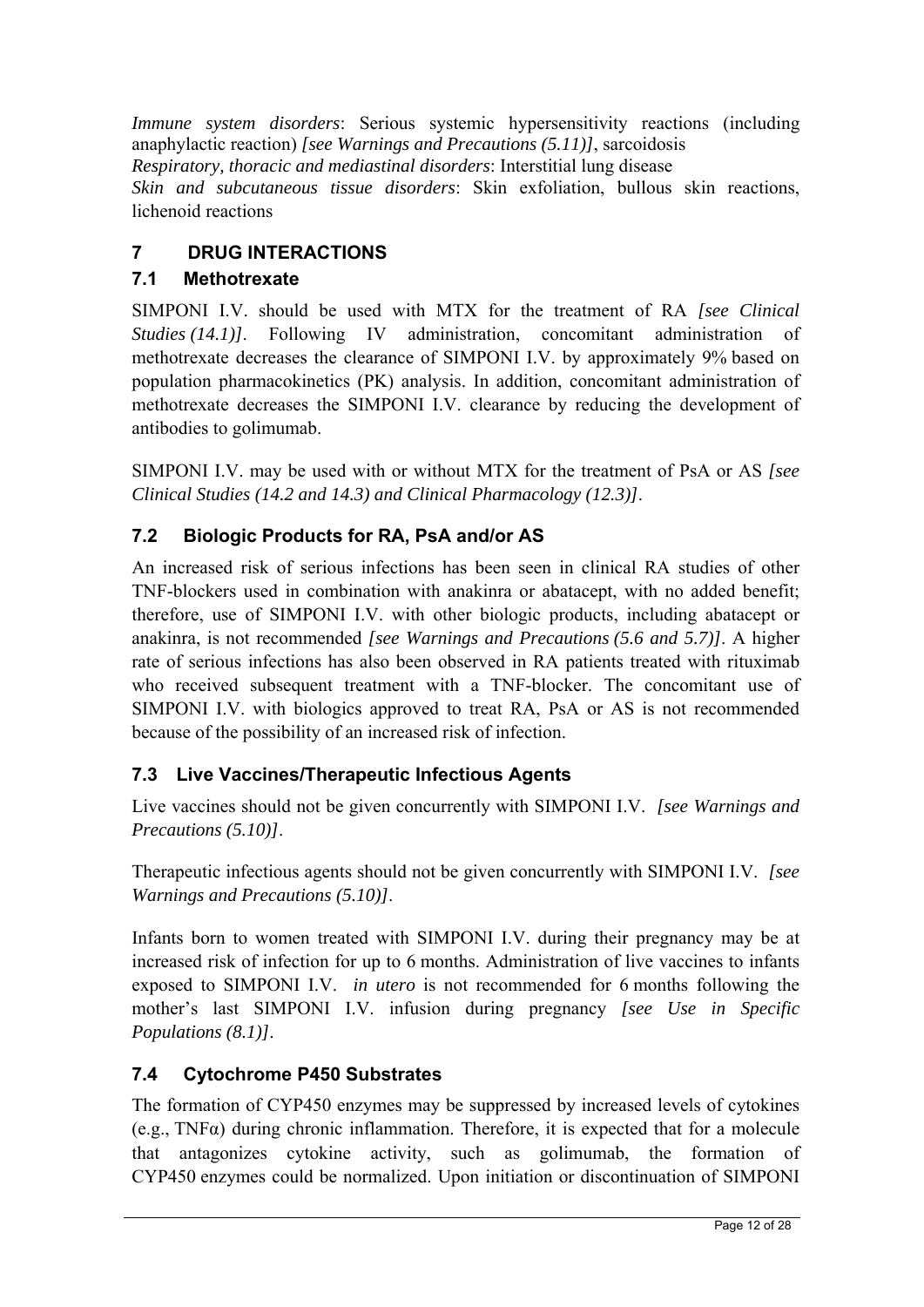I.V. in patients being treated with CYP450 substrates with a narrow therapeutic index, monitoring of the effect (e.g., warfarin) or drug concentration (e.g., cyclosporine or theophylline) is recommended and the individual dose of the drug product may be adjusted as needed.

# **8 USE IN SPECIFIC POPULATIONS**

## **8.1 Pregnancy**

## Risk Summary

There are no adequate and well-controlled trials of SIMPONI I.V. in pregnant women. Monoclonal antibodies, such as golimumab, are transported across the placenta during the third trimester of pregnancy and may affect immune response in the *in utero* exposed infant. There are clinical considerations for the use of SIMPONI I.V. in pregnant women *[see Clinical Considerations]*. In an animal reproductive study, golimumab administered by the subcutaneous route to pregnant monkeys, during the period of organogenesis, at doses that produced exposures approximately 200 times the maximum recommended human dose (MRHD) had no adverse fetal effects.

All pregnancies have a background risk of birth defect, loss, or other adverse outcomes. The estimated background risk of major birth defects and miscarriage for the indicated populations is unknown. In the U.S. general population, the estimated background risks of major birth defects and miscarriage in clinically recognized pregnancies is 2-4% and of miscarriage is 15-20%, respectively.

## Clinical Considerations

## *Fetal/Neonatal Adverse Reactions*

Golimumab crosses the placenta during pregnancy. Another TNF-blocking monoclonal antibody administered during pregnancy was detected for up to 6 months in the serum of infants. Consequently, these infants may be at increased risk of infection. Administration of live vaccines to infants exposed to SIMPONI I.V. *in utero* is not recommended for 6 months following the mother's last SIMPONI I.V. infusion during pregnancy *[see Warnings and Precautions (5.10) and Drug Interactions (7.3)]*.

## Data

## *Human Data*

Limited data on use of SIMPONI I.V. in pregnant women from observational studies, published case reports, and postmarketing surveillance are insufficient to inform a drug associated risk.

## *Animal Data*

In an embryofetal developmental toxicology study in which pregnant cynomolgus monkeys were treated with golimumab during the period of organogenesis from gestation days (GD) 20 to 51, exposures up to 200 times greater than the exposure at the MRHD (on an area under the curve (AUC) basis with maternal subcutaneous doses up to 50 mg/kg twice weekly) produced no evidence of fetal malformations or embryotoxicity.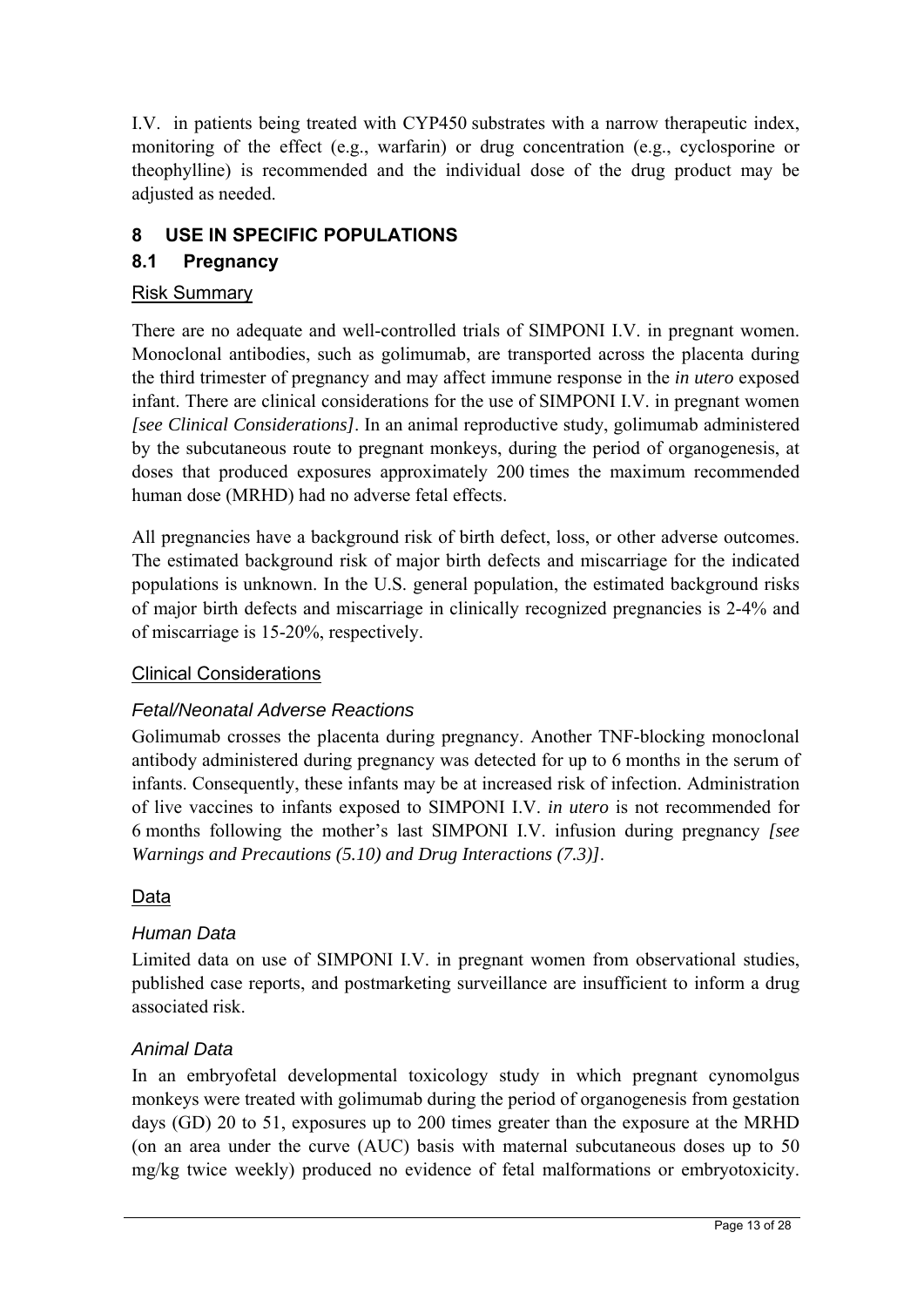There was no evidence of maternal toxicity. Umbilical cord blood samples collected at the end of the second trimester showed that fetuses were exposed to golimumab during gestation.

In a pre- and postnatal developmental study in which pregnant cynomolgus monkeys were treated with golimumab from gestation day 50 to postpartum day 33, maximal drug concentrations up to 33 times greater than that found with the MRHD (on a maximum blood concentration (Cmax) basis at steady-state with maternal subcutaneous doses up to 50 mg/kg twice weekly) were not associated with any evidence of developmental defects in infants. There was no evidence of maternal toxicity. Golimumab was present in fetal serum at the end of the second trimester and in neonatal serum from the time of birth and for up to 6 months postpartum.

# **8.2 Lactation**

## Risk Summary

There is no information regarding the presence of SIMPONI I.V. in human milk, the effects on breastfed infants, or the effects on milk production. Maternal IgG is known to be present in human milk. If golimumab is transferred into human milk, the effects of local exposure in the gastrointestinal tract and potential limited systemic exposure in the infant to golimumab are unknown. The developmental and health benefits of breastfeeding should be considered along with the mother's clinical need for SIMPONI I.V. and any potential adverse effects on the breast-fed infants from SIMPONI I.V., or from the underlying maternal condition.

## Data

## *Animal Data*

In the pre-and postnatal development study in cynomolgus monkeys in which golimumab was administered subcutaneously during pregnancy and lactation, golimumab was detected in the breast milk at concentrations that were approximately 400-fold lower than the maternal serum concentrations.

## **8.4 Pediatric Use**

Safety and effectiveness of SIMPONI I.V. in pediatric patients less than 18 years of age have not been established. Malignancies, some fatal, have been reported among children, adolescents, and young adults who received treatment with other TNF-blocking agents *[see Warnings and Precautions (5.2)].* 

## **8.5 Geriatric Use**

In Trial RA, the number of patients ages 65 or older was too small to make comparisons with younger SIMPONI I.V.-treated patients. Because there is a higher incidence of infections in the geriatric population in general, caution should be used in treating geriatric patients with SIMPONI I.V..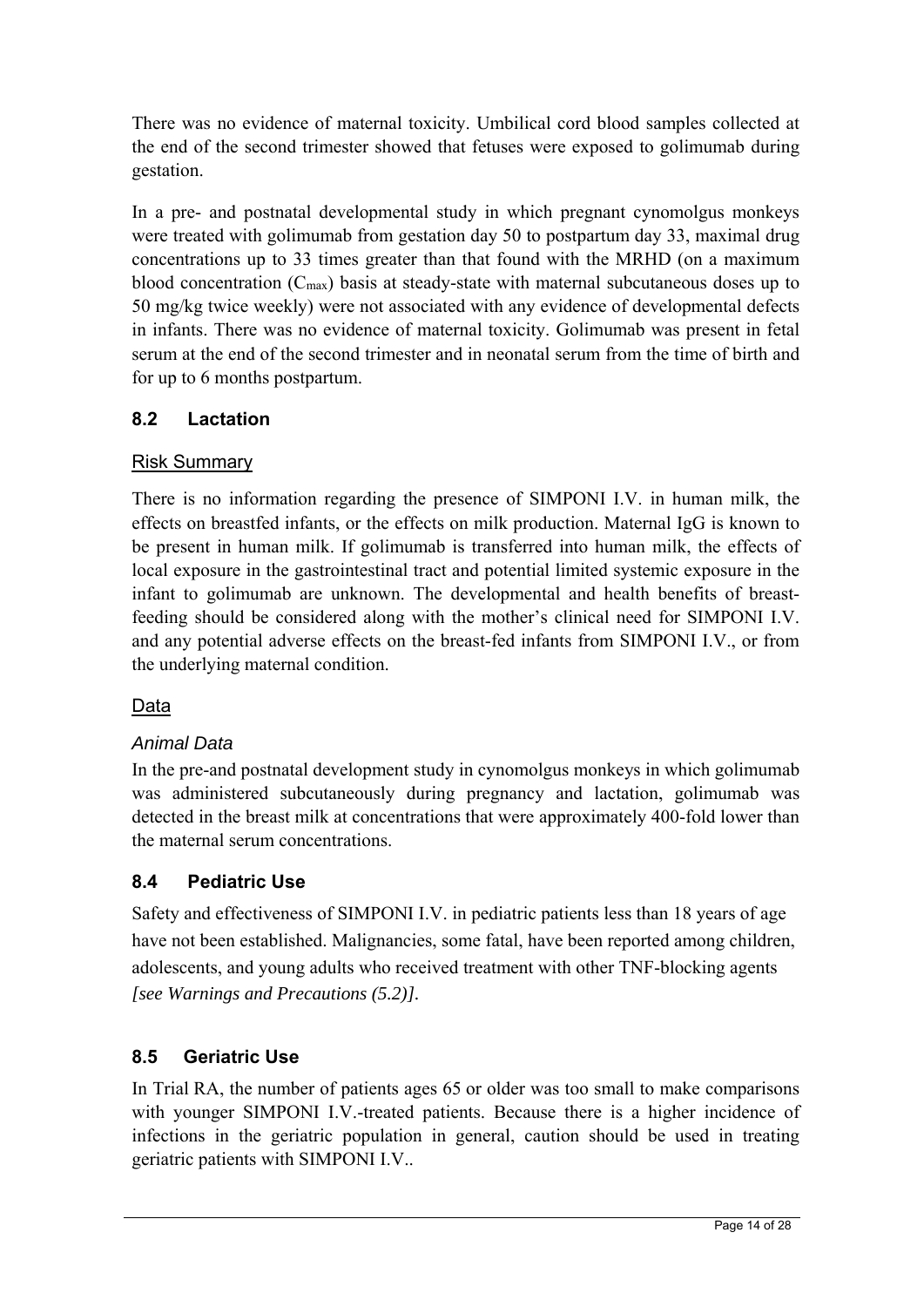## **10 OVERDOSAGE**

In a clinical study, 5 patients received single infusions of up to 1000 mg of SIMPONI I.V. without serious adverse reactions or other significant reactions.

## **11 DESCRIPTION**

Golimumab is a human IgG1қ monoclonal antibody specific for human tumor necrosis factor alpha (TNF $\alpha$ ) that exhibits multiple glycoforms with molecular masses of approximately 150 to 151 kilodaltons. Golimumab was created using genetically engineered mice immunized with human TNF, resulting in an antibody with humanderived antibody variable and constant regions. Golimumab is produced by a recombinant cell line cultured by continuous perfusion and is purified by a series of steps that includes measures to inactivate and remove viruses.

The SIMPONI I.V. (golimumab) Injection is a sterile solution of the golimumab antibody supplied in a 4-mL glass vial for intravenous infusion.

SIMPONI I.V. is a preservative-free, colorless to light yellow solution with a pH of approximately 5.5. SIMPONI I.V. is not made with natural rubber latex. Each 4-mL vial of SIMPONI I.V. contains 50 mg golimumab, L-histidine (1.14 mg), L-histidine monohydrochloride monohydrate (6.42 mg), polysorbate 80 (0.6 mg), sorbitol (180 mg), and water for injection.

## **12 CLINICAL PHARMACOLOGY**

## **12.1 Mechanism of Action**

Golimumab is a human monoclonal antibody that binds to both the soluble and transmembrane bioactive forms of human  $TNF\alpha$ . This interaction prevents the binding of TNF $\alpha$  to its receptors, thereby inhibiting the biological activity of TNF $\alpha$  (a cytokine protein). There was no evidence of the golimumab antibody binding to other TNF superfamily ligands; in particular, the golimumab antibody did not bind or neutralize human lymphotoxin. Golimumab did not lyse human monocytes expressing transmembrane TNF in the presence of complement or effector cells.

Elevated TNF $\alpha$  levels in the blood, synovium, and joints have been implicated in the pathophysiology of several chronic inflammatory diseases such as rheumatoid arthritis, psoriatic arthritis and ankylosing spondylitis. TNF $\alpha$  is an important mediator of the articular inflammation that is characteristic of these diseases. Golimumab modulated the *in vitro* biological effects mediated by TNF in several bioassays, including the expression of adhesion proteins responsible for leukocyte infiltration (E-selectin, ICAM-1 and VCAM-1) and the secretion of proinflammatory cytokines (IL-6, IL-8, G-CSF and GM-CSF). The clinical relevance of these findings is unknown.

## **12.2 Pharmacodynamics**

Following treatment with SIMPONI I.V. in patients with RA, decreases from baseline were observed in tissue inhibitor of metalloproteinase-1 (TIMP-1), matrix metalloproteinase-1 (MMP-1), matrix metalloproteinase-3 (MMP-3), resistin, interleukin-6 (IL-6), macrophage inflammatory protein-1 (MIP-1b), vascular endothelial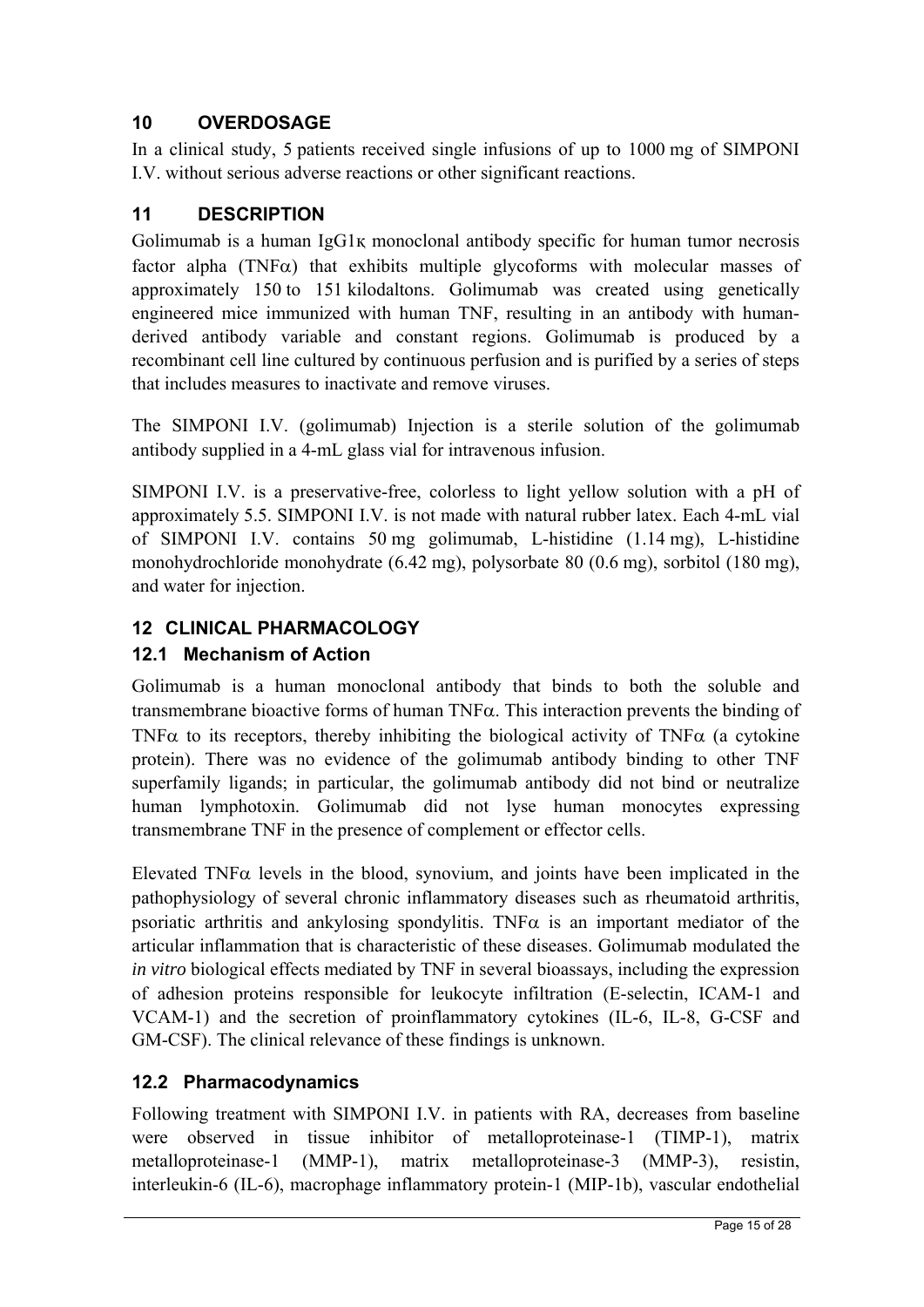growth factor (VEGF), serum amyloid A (SAA), S100A12, and high sensitivity C-Reactive protein (hsCRP). Conversely, increases from baseline were observed in tartrate-resistant acid phosphatase (TRAP-5b). The clinical relevance of this information is not known.

## **12.3 Pharmacokinetics**

## Absorption

Following a single IV administration of 2 mg/kg golimumab, a mean  $C_{\text{max}}$  of 44.4  $\pm$ 11.3 ug/mL was observed in patients with RA. Data directly comparing 2 mg/kg intravenous administration and 50 mg subcutaneous administration are not available.

## **Distribution**

Following a single IV administration of 2 mg/kg SIMPONI I.V., the mean volume of distribution was estimated to be  $115 \pm 19$  mL/kg in healthy subjects, and  $151 \pm 61$  mL/kg in patients with RA. The volume of distribution of golimumab indicates that golimumab is distributed primarily in the circulatory system with limited extravascular distribution.

## **Elimination**

Following a single intravenous administration of 2 mg/kg SIMPONI I.V., the systemic clearance of golimumab was estimated to be  $6.9 \pm 2.0$  mL/day/kg in healthy subjects and  $7.6 \pm 2.0$  ml/day/kg in patients with RA. The mean terminal half-life was estimated to be  $12 \pm 3$  days in healthy subjects and the mean terminal half-life in RA patients was  $14 \pm 4$ days.

Population PK analysis indicated that concomitant use of MTX, NSAIDs, oral corticosteroids, or sulfasalazine (SSZ) did not significantly influence the clearance of golimumab following IV administration.

## Multiple Doses

When 2 mg/kg was administered intravenously to patients with RA at weeks 0, 4, and every 8 weeks thereafter, serum concentrations reached steady state by week 12. With concomitant use of MTX, treatment with 2 mg/kg golimumab every 8 weeks resulted in a mean steady-state trough serum concentration of approximately  $0.4 \pm 0.4$  mcg/mL in patients with active RA. The mean steady-state trough serum concentration in patients with PsA was  $0.7 \pm 0.6$  mcg/mL. The mean steady-state trough serum concentration in patients with AS was  $0.8 \pm 0.6$  mcg/mL.Patients with RA, PsA and AS who developed anti-golimumab antibodies generally had lower trough steady-state serum concentrations of golimumab *[see Immunogenicity (6.2)]*.

## Specific Populations

No formal study of the effect of renal or hepatic impairment on the PK of golimumab was conducted.

## Linearity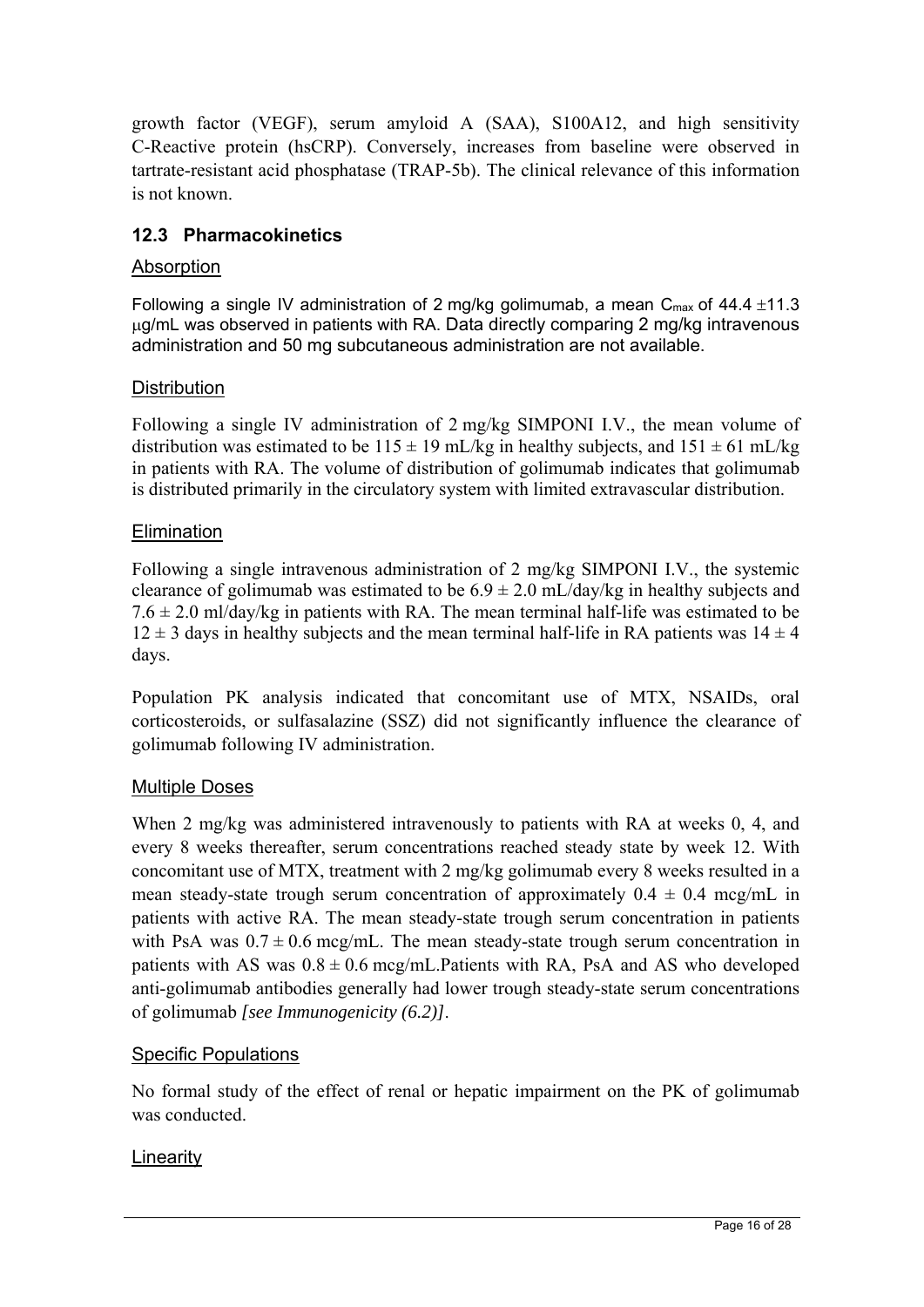Golimumab exhibited approximately dose-proportional pharmacokinetics in patients with RA over the dose range of 0.1 to 10.0 mg/kg following a single intravenous dose.

## Effect of weight on pharmacokinetics

Following intravenous administration, patients with higher body weight tended to have slightly higher serum golimumab concentrations than patients with lower body weights when golimumab was administered on a mg/kg (body weight) basis. However, based on population PK analysis, there were no clinically relevant differences in golimumab exposure following intravenous administration of 2 mg/kg golimumab in patients across a range of different body weights.

# **13 NONCLINICAL TOXICOLOGY**

## **13.1 Carcinogenesis, Mutagenesis, Impairment of Fertility**

Long-term animal studies of golimumab have not been conducted to evaluate its carcinogenic potential. Mutagenicity studies have not been conducted with golimumab. A fertility study conducted in mice using an analogous anti-mouse  $TNF\alpha$  antibody administered by the intravenous route at doses up to 40 mg/kg once per week showed no impairment of fertility.

## **14 CLINICAL STUDIES**

## **14.1 Rheumatoid arthritis**

The efficacy and safety of SIMPONI I.V. were evaluated in one multicenter, randomized, double-blind, controlled trial (Trial RA) in 592 patients  $\geq 18$  years of age with moderately to severely active RA despite concurrent MTX therapy and had not previously been treated with a biologic TNF-blocker. Patients were diagnosed according to the American College of Rheumatology (ACR) criteria, at least 3 months prior to administration of study agent and were required to have at least 6 swollen and 6 tender joints. Patients were randomized to receive either SIMPONI I.V. 2 mg/kg (N=395) or placebo (N=197) over a 30-minute intravenous infusion at Weeks 0, 4 and every 8 weeks thereafter in addition to their weekly maintenance MTX dose (15-25 mg). All patients receiving placebo + MTX received SIMPONI I.V.+ MTX after Week 24, but the trial remained blinded until all patients had completed 108 weeks of treatment. Efficacy data were collected and analyzed through Week 52. Patients were allowed to continue stable doses of concomitant low dose corticosteroids (equivalent to  $\leq 10$  mg of prednisone a day) and/or NSAIDs. The use of other DMARDs including cytotoxic agents or other biologics was prohibited.

The primary endpoint in Trial RA was the percentage of patients achieving an ACR 20 response at Week 14. In Trial RA, the majority of subjects were women (82%) and were Caucasian (80%) with a median age of 52 years and a median weight of 70 kg. Median disease duration was 4.7 years, and 50% of the patients used at least one DMARD other than MTX in the past. At baseline, 81% of patients received concomitant NSAIDs and 81% of patients received low-dose corticosteroids (equivalent to  $\leq 10$  mg of prednisone a day). The median baseline DAS28-CRP was 5.9 and the median van der Heijde-Sharp score at baseline was 28.5.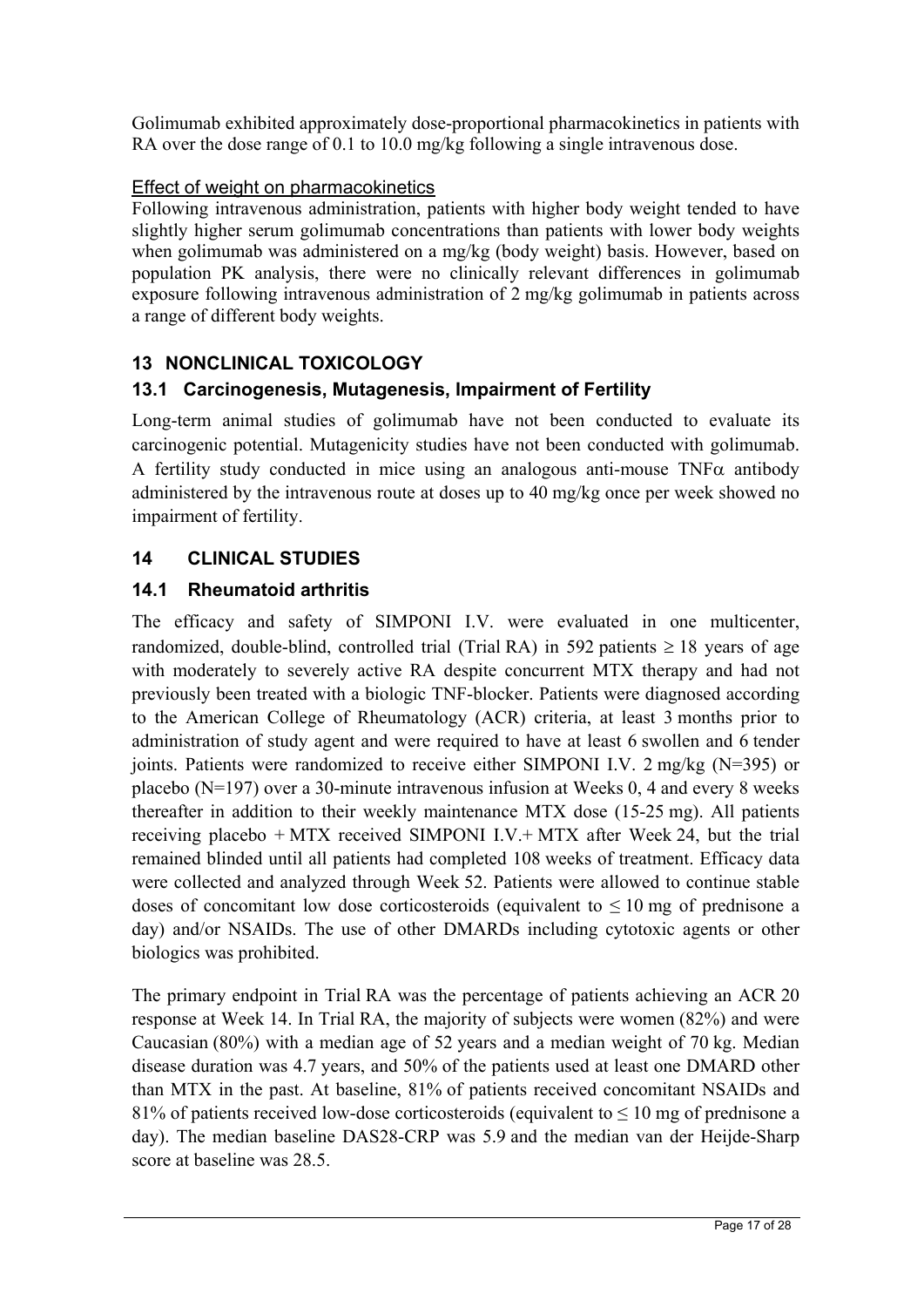#### Clinical Response

A greater percentage of patients treated with the combination of SIMPONI I.V. + MTX achieved ACR 20 at Week 14 and ACR 50 at Week 24 versus patients treated with the placebo  $+$  MTX as shown in Table 2. The percent of patients achieving ACR 20 responses by visit for Trial RA is shown in Figure 1.

| <b>Trial RA</b>                             |                 |                           |                     |  |  |  |
|---------------------------------------------|-----------------|---------------------------|---------------------|--|--|--|
| <b>Active RA, despite MTX</b>               |                 |                           |                     |  |  |  |
|                                             | $Placebo + MTX$ | <b>SIMPONI I.V. + MTX</b> | 95% CI <sup>a</sup> |  |  |  |
| $N^b$                                       | 197             | 395                       |                     |  |  |  |
| <b>ACR 20</b>                               |                 |                           |                     |  |  |  |
| Week 14                                     | 25%             | 59%                       | 25.9, 41.4          |  |  |  |
| Week 24                                     | 32%             | 63%                       | 23.3, 39.4          |  |  |  |
| <b>ACR 50</b>                               |                 |                           |                     |  |  |  |
| Week 14                                     | 9%              | 30%                       | 15.3, 27.2          |  |  |  |
| Week 24                                     | 13%             | 35%                       | 15.1, 28.4          |  |  |  |
| <b>ACR 70</b>                               |                 |                           |                     |  |  |  |
| Week 14                                     | 3%              | 12%                       | 5.3, 13.4           |  |  |  |
| Week 24                                     | 4%              | 18%                       | 8.8, 18.1           |  |  |  |
| <sup>a</sup> For difference in proportions. |                 |                           |                     |  |  |  |

**Table 2: Trial RA – Proportion of Patients with an ACR Response**

<sup>b</sup> N reflects randomized patients.

#### **Figure 1: Trial RA – Percent of Patients Achieving ACR 20 Response Over Time: Randomized Patients**



The analysis is based on the intent-to-treat population. Last observation carried forward was performed for missing data. Patients who discontinued treatment due to lack of efficacy were counted as non-responders, as were patients who started prohibited medication or failed to achieve at least a 10% improvement in joint counts at Week 16.

The improvement in all components of the ACR response criteria for the SIMPONI I.V. + MTX group was greater compared to the placebo + MTX group in Trial RA as shown in Table 3.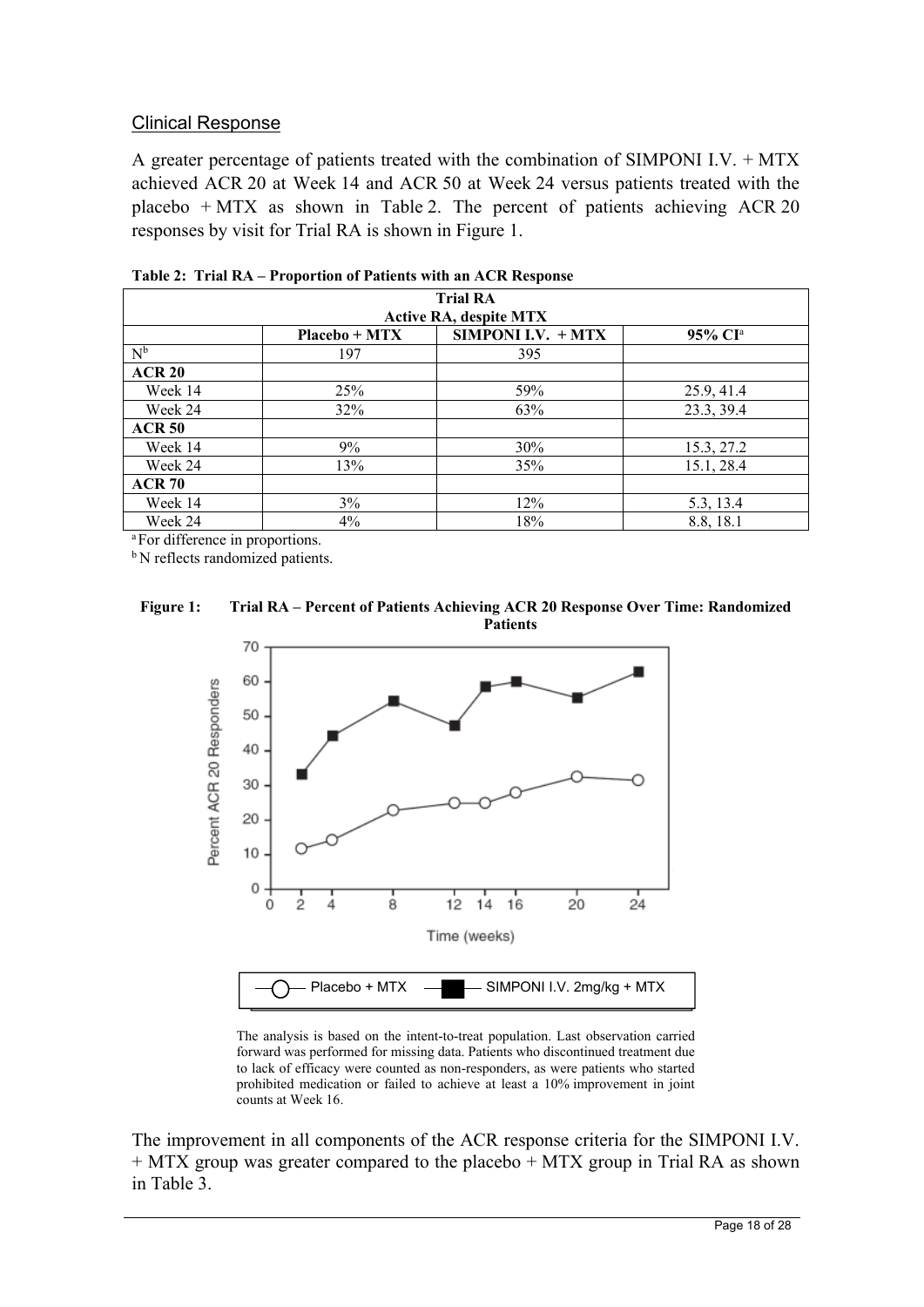| <b>Trial RA</b><br><b>Active RA, despite MTX</b> |                                                          |     |  |  |  |
|--------------------------------------------------|----------------------------------------------------------|-----|--|--|--|
| Placebo + MTX<br>SIMPONI I.V. $+$ MTX            |                                                          |     |  |  |  |
| $N^a$                                            | 197                                                      | 395 |  |  |  |
| Number of swollen joints (0-66)                  |                                                          |     |  |  |  |
| <b>Baseline</b>                                  | 15                                                       | 15  |  |  |  |
| Week 14                                          | 11                                                       | 6   |  |  |  |
| Number of tender joints (0-68)                   |                                                          |     |  |  |  |
| <b>Baseline</b>                                  | 26                                                       | 26  |  |  |  |
| Week 14                                          | 20                                                       | 13  |  |  |  |
| Patient's assessment of pain (0-10)              |                                                          |     |  |  |  |
| <b>Baseline</b>                                  | 6.5                                                      | 6.5 |  |  |  |
| Week 14                                          | 5.6                                                      | 3.9 |  |  |  |
|                                                  | Patient's global assessment of disease activity (0-10)   |     |  |  |  |
| <b>Baseline</b>                                  | 6.5                                                      | 6.5 |  |  |  |
| Week 14                                          | 5.5                                                      | 4.0 |  |  |  |
|                                                  | Physician's global assessment of disease activity (0-10) |     |  |  |  |
| <b>Baseline</b>                                  | 6.3                                                      | 6.2 |  |  |  |
| Week 14                                          | 4.9                                                      | 3.1 |  |  |  |
| HAQ score (0-3)                                  |                                                          |     |  |  |  |
| Baseline                                         | 1.6                                                      | 1.6 |  |  |  |
| Week 14                                          | 1.4                                                      | 1.1 |  |  |  |
| $CRP$ (mg/dL) (0-1)                              |                                                          |     |  |  |  |
| <b>Baseline</b>                                  | 2.2                                                      | 2.8 |  |  |  |
| Week 14                                          | 1.8                                                      | 0.9 |  |  |  |

**Table 3: Trial RA ─ Components of ACR Response at Week 14**

Note: All values are means.

<sup>a</sup> N reflects randomized patients; actual number of patients evaluable for each endpoint may vary.

At Week 14, a greater proportion of patients treated with SIMPONI I.V. + MTX achieved a low level of disease activity as measured by a DAS28-CRP less than 2.6 compared with the placebo  $+$  MTX group (15% compared to 5%; 95% CI for difference  $[6.3\%, 15.5\%]$ .

#### Radiographic Response

In Trial RA, structural joint damage was assessed radiographically and expressed as a change in van der Heijde-Modified Sharp Score (vdH-S) and its components, the erosion score and Joint Space Narrowing (JSN) score, at Week 24 compared to baseline. The SIMPONI I.V.  $+$  MTX treatment group inhibited the progression of structural damage compared with placebo + MTX, as assessed by total vdH-S score as shown in Table 4.

|  |  |  | Table 4: Trial RA - Radiographic Change From Baseline at Week 24 |  |  |
|--|--|--|------------------------------------------------------------------|--|--|
|--|--|--|------------------------------------------------------------------|--|--|

|                                              | $Placebo + MTX$<br>$(N=197)^a$ | SIMPONI I.V. $+$ MTX<br>$(N=395)^{a,b}$ |
|----------------------------------------------|--------------------------------|-----------------------------------------|
|                                              | Mean                           | Mean                                    |
| <b>Change Total vdH-S Score</b>              |                                | $0.03*$                                 |
| <b>Change Erosion Score</b>                  | 0.5                            | $-0.1$                                  |
| <b>Change JSN Score</b>                      | 0.6                            | 0.1                                     |
| <sup>a</sup> N reflects randomized patients. |                                |                                         |

<sup>b</sup> p-value is displayed only for the major secondary endpoint.

\* p≤0.001.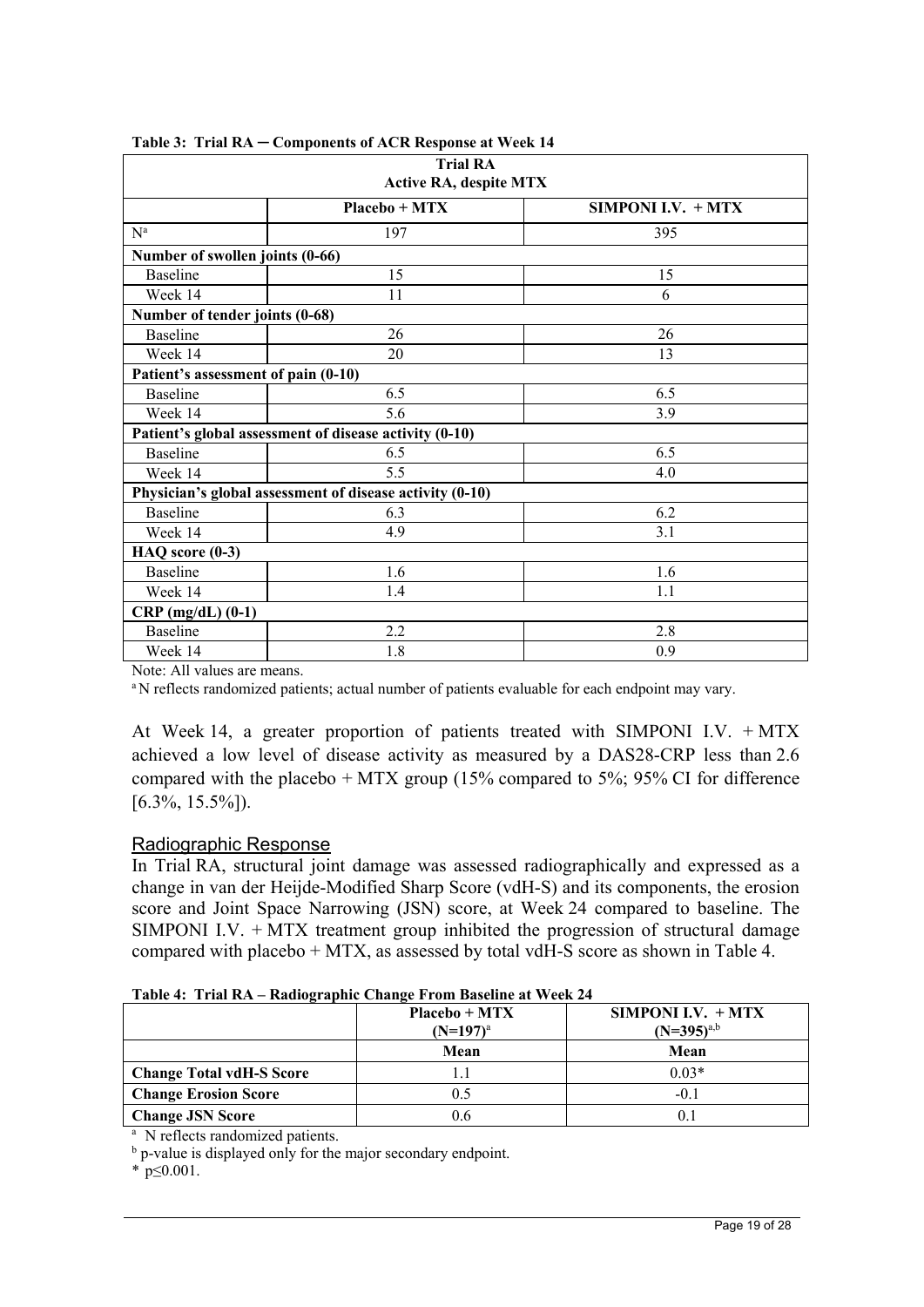At Week 24, a greater proportion of patients in the SIMPONI I.V.  $+$  MTX group (71%) had no progression of structural damage (change in the total vdH-S score  $\leq$  0), compared to 57% of patients in the placebo + MTX group. At Week 52, the mean change from baseline in total vdH-S score was 1.2 in patients originally randomized to placebo + MTX who crossed over to SIMPONI I.V. + MTX at Week 16 or Week 24, and 0.1 in patients originally randomized to SIMPONI I.V. + MTX who remained on active treatment.

## Physical Function Response in Patients with RA

Physical function was assessed by the disability index of the Health Assessment Questionnaire (HAQ-DI). At Week 14, the SIMPONI I.V. + MTX group showed greater mean improvement in the HAQ-DI compared with placebo + MTX (0.5 compared to 0.2; 95% CI for difference [0.2, 0.4]).

#### Other Health-Related Outcomes

General health status was assessed by the 36-item Short Form Health Survey (SF-36). In Trial RA, patients receiving SIMPONI I.V. + MTX demonstrated greater improvement from baseline compared with placebo  $+$  MTX in physical component summary (PCS), mental component summary (MCS) scores and in all 8 domains of the SF-36.

## **14.2 Psoriatic Arthritis**

The efficacy and safety of SIMPONI I.V. were evaluated in a multicenter, randomized, double-blind, placebo-controlled trial in 480 patients  $\geq$  18 years of age with active psoriatic arthritis despite NSAID or DMARD therapy (Trial PsA). Previous treatment with a biologic was not allowed. Patients in this trial had a diagnosis of PsA for at least six months and had symptoms of active disease [ $\geq$ 5 swollen joints and  $\geq$ 5 tender joints and a CRP level of  $\geq 0.6$  mg/dL]. Patients were randomized to either receive SIMPONI I.V.  $2 \text{ mg/kg}$  (N=241) or placebo (N=239) as a 30-minute intravenous infusion at Weeks 0, 4, 12 and 20. All patients on placebo received SIMPONI I.V. at Week 24, Week 28 and every 8 weeks thereafter through Week 52. Patients in the SIMPONI I.V. treatment group continued to receive SIMPONI I.V. infusions at Week 28 and every 8 weeks through Week 52.

Patients were allowed to continue stable doses of MTX, NSAIDs, and low dose oral corticosteroids (equivalent to  $\leq 10$  mg of prednisone per day) during the trial. The use of other DMARDs including cytotoxic agents or other biologics was prohibited.

The primary endpoint was the percentage of patients achieving an ACR 20 response at Week 14.

Patients with each subtype of PsA were enrolled, including polyarticular arthritis with absence of rheumatoid nodules (44%), asymmetric peripheral arthritis (19%), distal interphalangeal joint involvement (8.1%), spondylitis with peripheral arthritis (25%), and arthritis mutilans (4.8%). The median duration of PsA disease was 3.5 years, 86% of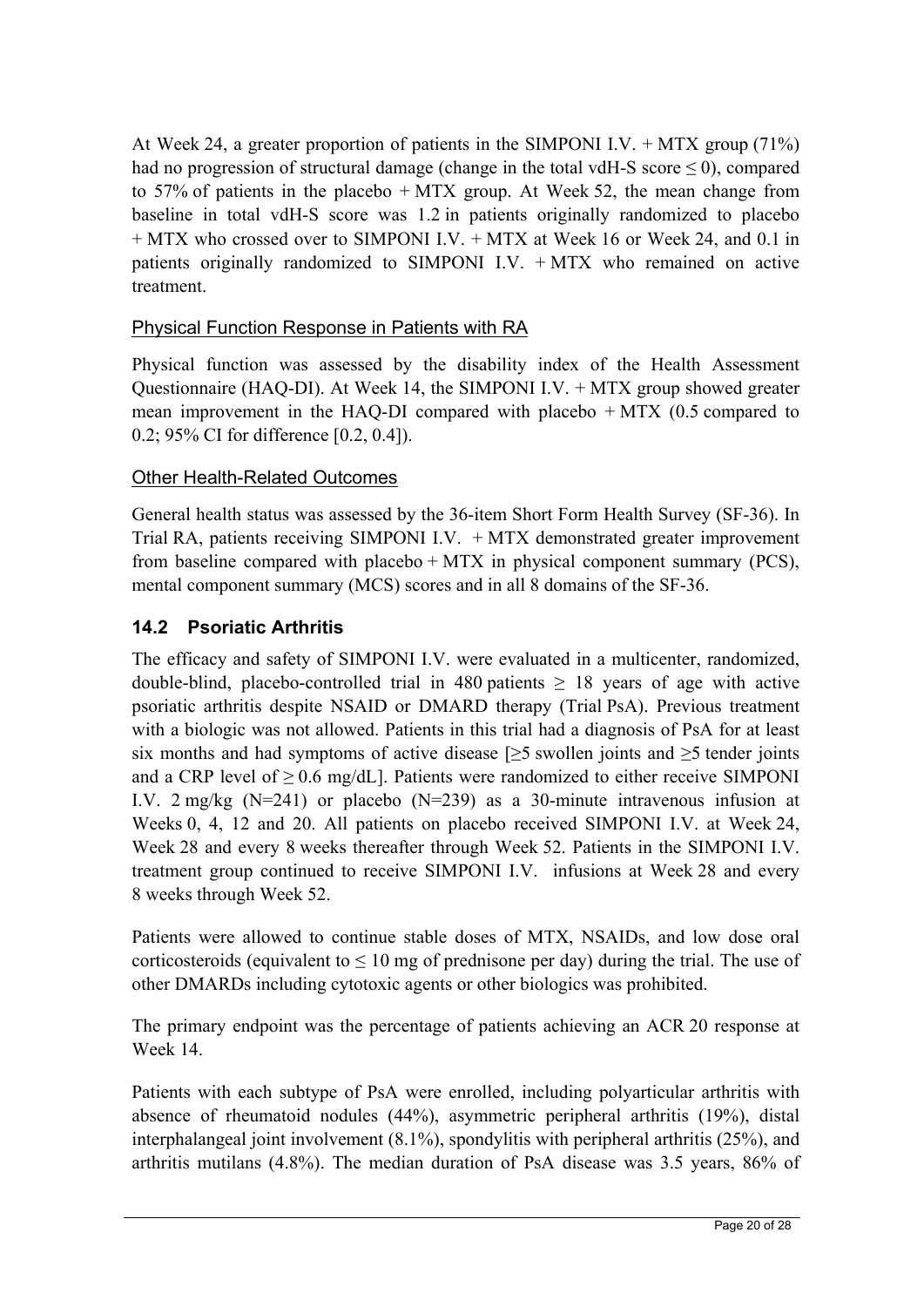patients had previously used MTX, and 35% of patients received at least one other DMARD in the past. At baseline, 76% and 54% of the patients had enthesitis and dactylitis, respectively. The median total modified vdH-S score at baseline was 15.5. During the trial, concomitant medications used included MTX (70%), oral corticosteroids (28%), and NSAIDs (71%).

#### Clinical Response

In Trial PsA, SIMPONI I.V. treatment, compared with placebo, resulted in a significant improvement in signs and symptoms as demonstrated by the percentage of patients with an ACR 20 response at Week 14 (see Table 5). Similar ACR 20 responses at Week 24 were observed in patients with different PsA subtypes. ACR 20 responses observed in the SIMPONI I.V.-treated groups were similar in patients who were or were not receiving concomitant MTX.

|                 | <b>Placebo</b> | <b>SIMPONI I.V.</b> | Difference from placebo<br>$(95\% \text{ CI})$ |
|-----------------|----------------|---------------------|------------------------------------------------|
|                 | $(N^a=239)$    | $(N^a=241)$         |                                                |
| ACR 20 response |                |                     |                                                |
| Week 14         | 22%            | 75%                 | 53%*<br>(46, 61)                               |
| Week 24         | 24%            | 77%                 | 53%<br>(45, 60)                                |
| ACR 50 response |                |                     |                                                |
| Week 14         | $6.3\%$        | 44%                 | 37%<br>(30, 44)                                |
| Week 24         | $6.3\%$        | 54%                 | 47%<br>(40, 54)                                |
| ACR 70 response |                |                     |                                                |
| Week 14         | 2.1%           | 25%                 | 22%<br>(17, 28)                                |
| Week 24         | 3.3%           | 33%                 | 29%<br>(23, 36)                                |

who discontinued treatment due to lack of efficacy were imputed as non-responders, as were patients who started prohibited medication, increased corticosteroids or MTX, or failed to achieve at least a 5% improvement in joint counts at Week 16 and received a concomitant medication intervention (corticosteroids, MTX or NSAIDs).

 $\alpha$  N reflects randomized patients.

Bold text indicates primary endpoint.

\* p<0.001

The percentage of patients achieving ACR20 responses by visit through Week 24 for Trial PsA is shown in Figure 2.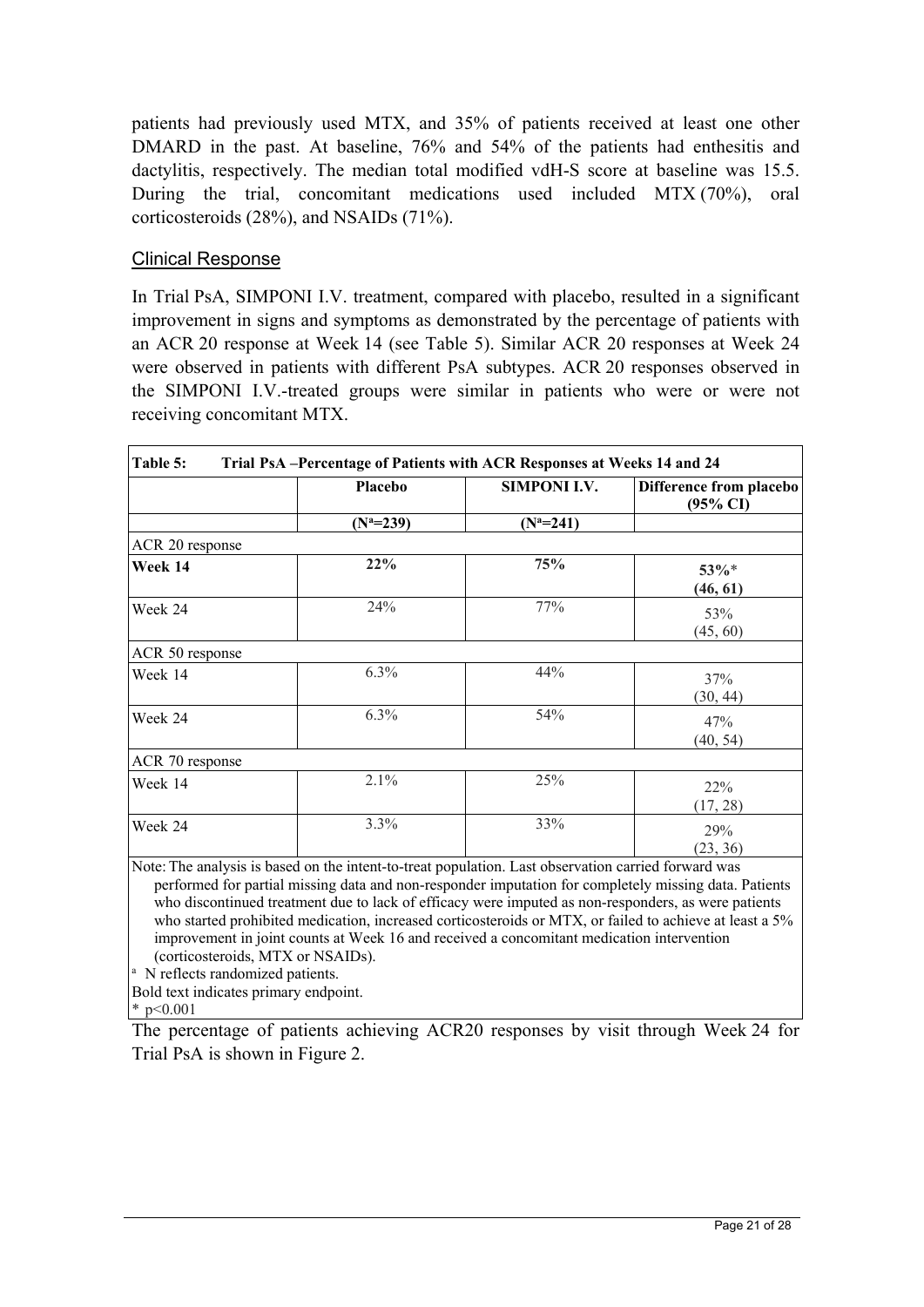

**Figure 2: Trial PsA - Percentage of Patients Achieving ACR20 Response Through Week 24** 

Patients who discontinued treatment due to lack of efficacy were imputed as non-responders, as were patients who started prohibited medication, increased corticosteroids or MTX, or failed to achieve at least a 5% improvement in joint counts at Week 16 and received a concomitant medication intervention (corticosteroids, MTX or NSAIDs).

Table 6 shows the improvement in the individual components of the ACR response criteria for the SIMPONI I.V. and placebo groups in Trial PsA.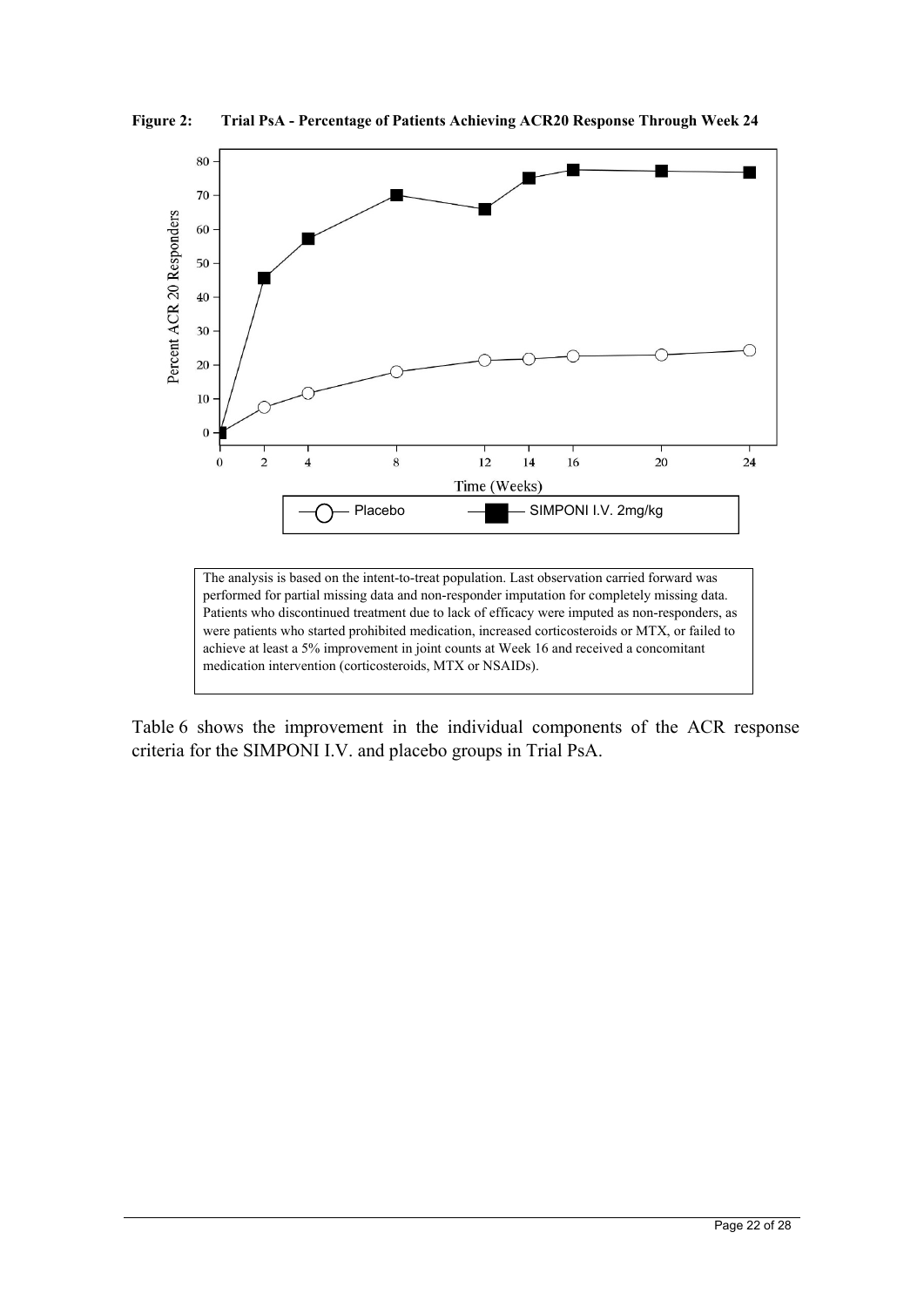|                                                  | Placebo<br>$N^a = 239$ |                                    |          | <b>SIMPONI I.V.</b><br>$N^a = 241$ |
|--------------------------------------------------|------------------------|------------------------------------|----------|------------------------------------|
|                                                  | Baseline               | Week 14<br>change from<br>baseline | Baseline | Week 14<br>change from<br>baseline |
| <b>ACR Components</b>                            |                        |                                    |          |                                    |
| No. of Swollen Joints (0-<br>66)                 | 14                     | $-2.9$                             | 14       | $-11$                              |
| Number of Tender Joints<br>$(0-68)$              | 26                     | $-4.2$                             | 25       | $-15$                              |
| Patient's assessment of Pain<br>$(0-100$ mm $)$  | 64                     | $-11$                              | 63       | $-31$                              |
| <b>Patient Global Assessment</b><br>$(0-100$ mm) | 63                     | $-11$                              | 65       | $-32$                              |
| Physician Global<br>Assessment $(0-100$ mm)      | 64                     | $-13$                              | 62       | $-39$                              |
| Disability Index (HAQ) (0-<br>$(3)^{b}$          | 1.3                    | $-0.13$                            | 1.3      | $-0.60$                            |
| $hscRP$ (mg/L)                                   | 20                     | $-2.9$                             | 19       | $-16$                              |

<sup>a</sup> N reflects randomized patients; actual number of patients evaluable for each endpoint may vary.

<sup>b</sup> Health Assessment Questionnaire-Disability Index.

Patients with enthesitis at baseline were evaluated for mean improvement using the Leeds Enthesitis Index (LEI) on a scale of 0-6. SIMPONI I.V.-treated patients showed a significantly greater improvement in enthesitis, with a mean reduction of 1.8 as compared with a mean reduction in placebo-treated patients of 0.8 at Week 14. Patients with dactylitis at baseline were evaluated for mean improvement on a scale of 0-60. SIMPONI I.V. -treated patients showed a significantly greater improvement, with a mean reduction of 7.8 compared with a mean reduction of 2.8 in placebo-treated patients at Week 14.

## Radiographic Response

In Trial PsA, structural joint damage was assessed radiographically and expressed as a change from baseline at Week 24 in total modified vdH-S score and its components, the erosion score and JSN score. SIMPONI I.V. inhibited the progression of structural damage compared with placebo, as assessed by total modified vdH-S score as shown in Table 7.

| Table 7:                                    |                                                                                                                | Trial PsA – Radiographic Change From Baseline at Week 24              |                          |  |  |
|---------------------------------------------|----------------------------------------------------------------------------------------------------------------|-----------------------------------------------------------------------|--------------------------|--|--|
|                                             | <b>SIMPONI I.V.</b><br>Placebo<br>Difference from placebo<br>$N^a = 237$<br>$N^a = 237$<br>$(95\% \text{ CI})$ |                                                                       |                          |  |  |
|                                             | Mean                                                                                                           | Mean                                                                  |                          |  |  |
| <b>Change Total Modified</b><br>vdH-S Score | 2.0                                                                                                            | $-0.4$                                                                | $-2.3$<br>$(-2.9, -1.7)$ |  |  |
| Note: All values are means.<br>a            |                                                                                                                | N reflects randomized patients evaluable for radiographic assessment. |                          |  |  |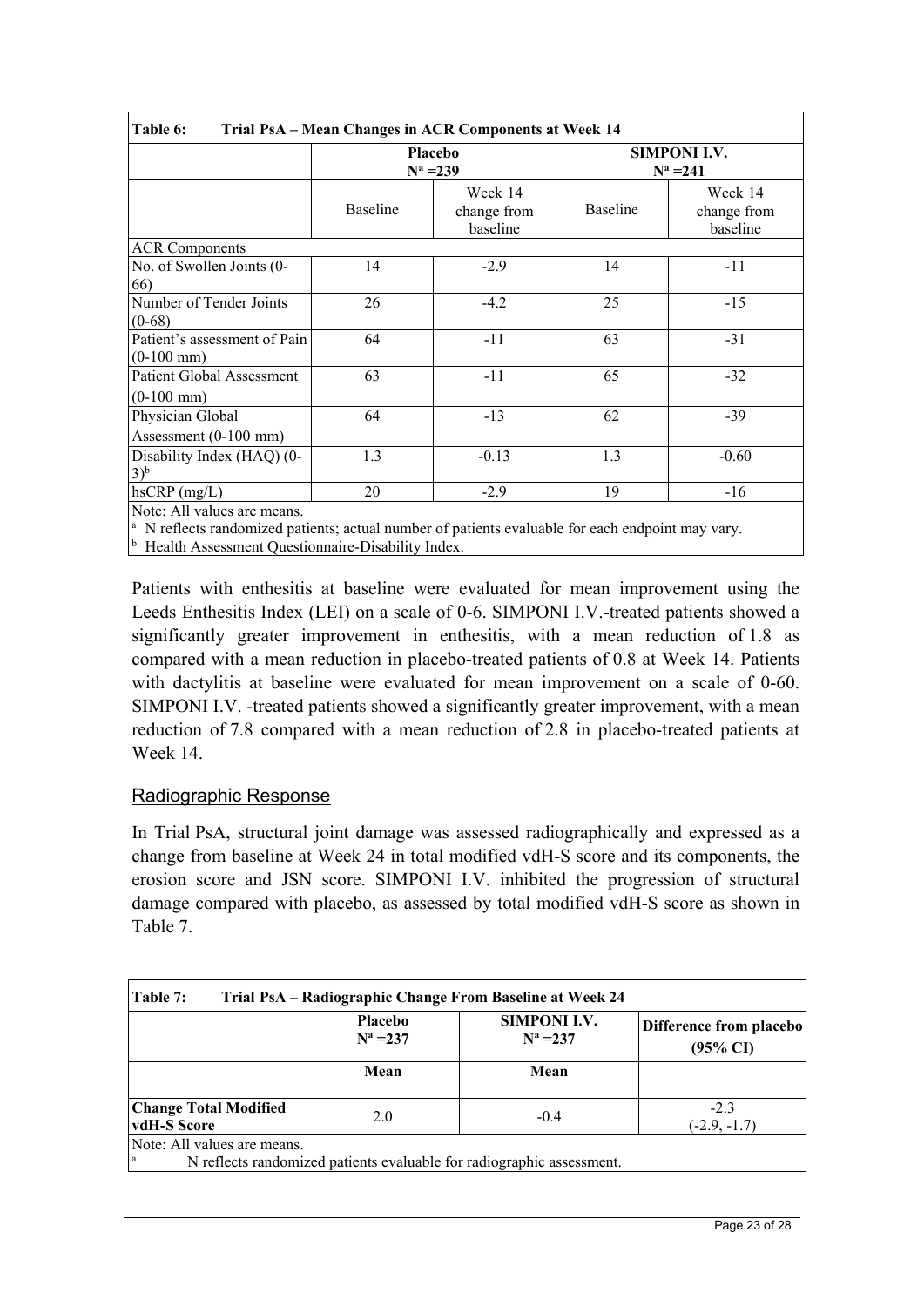At Week 24, a greater proportion of patients in the SIMPONI I.V. group (72%) had no progression of structural damage (change in the total modified vdH-S score  $\leq$  0), compared to 43% of patients in the placebo group.

## Physical Function and Responses

Improvement in physical function as assessed by the Health Assessment Questionnaire Disability Index (HAQ-DI) demonstrated that the proportion of patients who achieved clinically meaningful improvement of  $\geq 0.3$  in HAQ-DI score from baseline was greater in the SIMPONI I.V.-treated group compared to placebo at Week 14 (69% compared to 32%).

## Other Health Related Outcomes

General health status was assessed by the 36-item Short Form Health Survey (SF-36). In Trial PsA, patients receiving SIMPONI I.V. demonstrated greater improvement from baseline compared with placebo in physical component summary, mental component summary scores and in all 8 domains of the SF-36.

# **14.3 Ankylosing Spondylitis**

The efficacy and safety of SIMPONI I.V. were evaluated in a multicenter, randomized, double-blind, placebo-controlled trial (Trial AS) in 208 patients  $\geq$  18 years of age with active ankylosing spondylitis (AS) and inadequate response or intolerance to NSAIDs. Patients had a diagnosis of definite AS for at least 3 months according to modified New York criteria. Patients had symptoms of active disease [Bath AS Disease Activity Index  $(BASDAI) \geq 4$ , VAS for total back pain of  $\geq 4$ , on scales of 0 to 10 cm (0 to 100 mm), and a hsCRP level of  $> 0.3$  mg/dL (3 mg/L)]. Patients were randomized to receive either SIMPONI I.V.  $2 \text{ mg/kg}$  (N=105) or placebo (N=103) as a 30-minute intravenous infusion at Weeks 0, 4 and 12. All patients on placebo received SIMPONI I.V. at Week 16, Week 20 and every 8 weeks thereafter through Week 52. Patients in the SIMPONI I.V. treatment group continued to receive SIMPONI I.V. infusions at Week 20 and every 8 weeks through Week 52. Patients were allowed to continue stable doses of concomitant MTX, SSZ, hydroxychloroquine (HCQ), low dose oral corticosteroids (equivalent to  $\leq 10$  mg of prednisone per day), and/or NSAIDs during the trial. The use of other DMARDs including cytotoxic agents or other biologics was prohibited.

The primary endpoint was the percentage of patients achieving an Assessment in Ankylosing Spondylitis (ASAS) 20 response at Week 16.

In Trial AS, the median duration of AS disease was 2.8 years, median duration of inflammatory back pain was 8 years, 90% were HLA-B27 positive, 8.2% had prior joint surgery or procedure, 5.8% had complete ankylosis of the spine, 14% had received prior therapy with one biologic TNF blocker (other than golimumab) and discontinued for reasons other than lack of efficacy within the first 16 weeks of treatment (primary failure), and 76% received at least one DMARD in the past. During the trial, the use of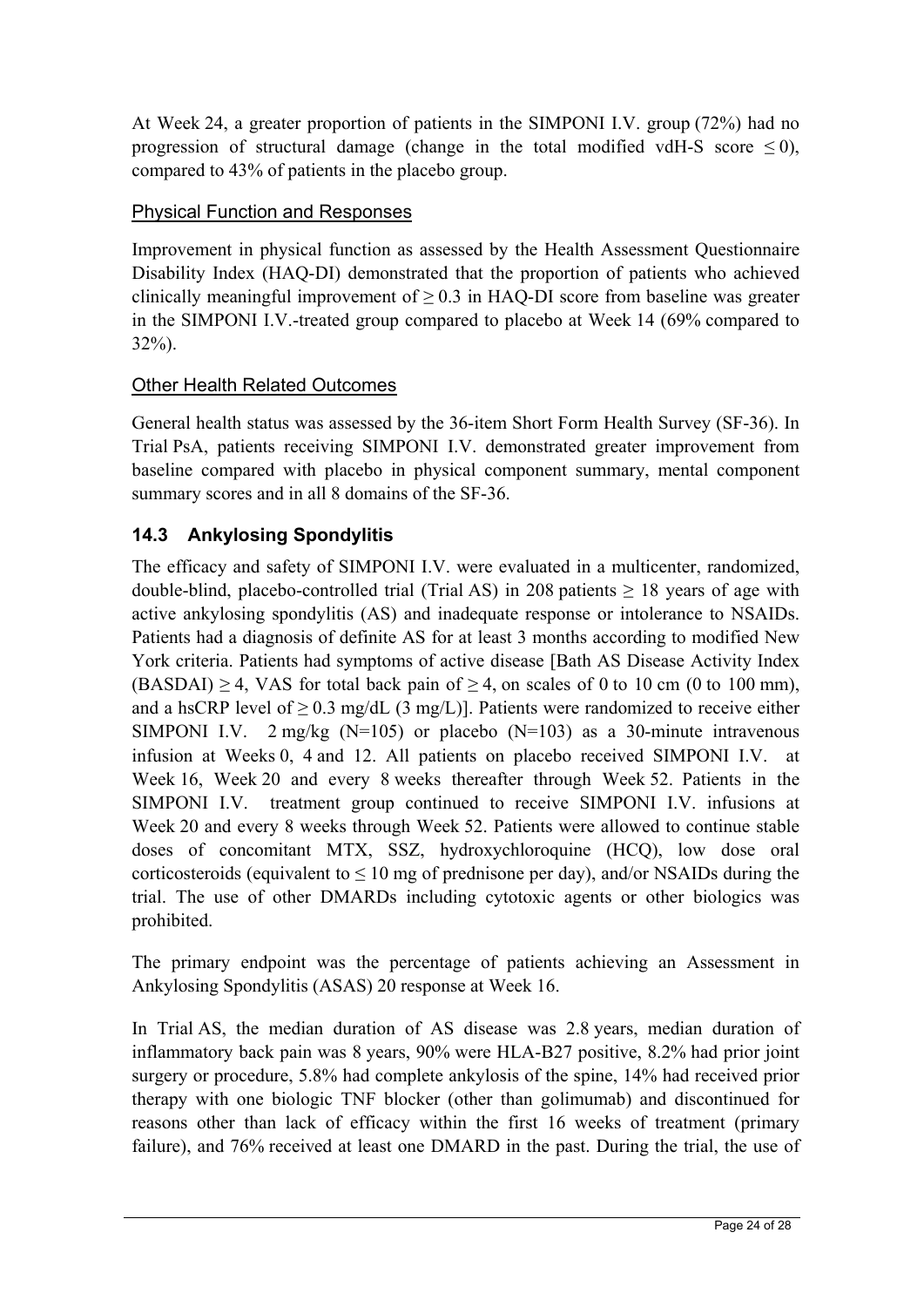concomitant medications was NSAIDs (88%), SSZ (38%), corticosteroids (26%), MTX (18%), and HCQ (0.5%).

#### Clinical Response

In Trial AS, SIMPONI I.V. treatment, compared with placebo, resulted in a significant improvement in signs and symptoms as demonstrated by the percentage of patients with an ASAS 20 response at Week 16 (see Table 8).

| Table 8:<br>Trial AS - Percentage of ASAS Responders at Weeks 16                                    |                                                                                              |                     |                             |  |  |  |
|-----------------------------------------------------------------------------------------------------|----------------------------------------------------------------------------------------------|---------------------|-----------------------------|--|--|--|
|                                                                                                     | <b>Placebo</b>                                                                               | <b>SIMPONI I.V.</b> | <b>Treatment Difference</b> |  |  |  |
|                                                                                                     | $N^a = 103$                                                                                  | $N^a = 105$         | $(95\% \text{ CI})$         |  |  |  |
| <b>Responders</b>                                                                                   |                                                                                              |                     |                             |  |  |  |
|                                                                                                     |                                                                                              |                     | $47\%*$                     |  |  |  |
| ASAS <sub>20</sub>                                                                                  | 26%                                                                                          | <b>73%</b>          | (35, 59)                    |  |  |  |
|                                                                                                     |                                                                                              |                     | 39%                         |  |  |  |
| ASAS <sub>40</sub>                                                                                  | $8.7\%$                                                                                      | 48%                 | (28, 50)                    |  |  |  |
| Note: The analysis is based on the intent-to-treat population. Last observation carried forward was |                                                                                              |                     |                             |  |  |  |
|                                                                                                     | performed for partial missing data and non-responder imputation for completely missing data. |                     |                             |  |  |  |
| N reflects randomized patients.<br>a                                                                |                                                                                              |                     |                             |  |  |  |
| Bold text indicates primary endpoint.                                                               |                                                                                              |                     |                             |  |  |  |
| $\ast$<br>p<0.001                                                                                   |                                                                                              |                     |                             |  |  |  |

The percentage of patients achieving ASAS 20 responses by visit through Week 16 for Trial AS is shown in Figure 3.



**Figure 3: Trial AS – Percentage of Patients Achieving an ASAS 20 Response Through Week 16** 

The analysis is based on the intent-to-treat population. Last observation carried forward was performed for partial missing data and non-responder imputation for completely missing data.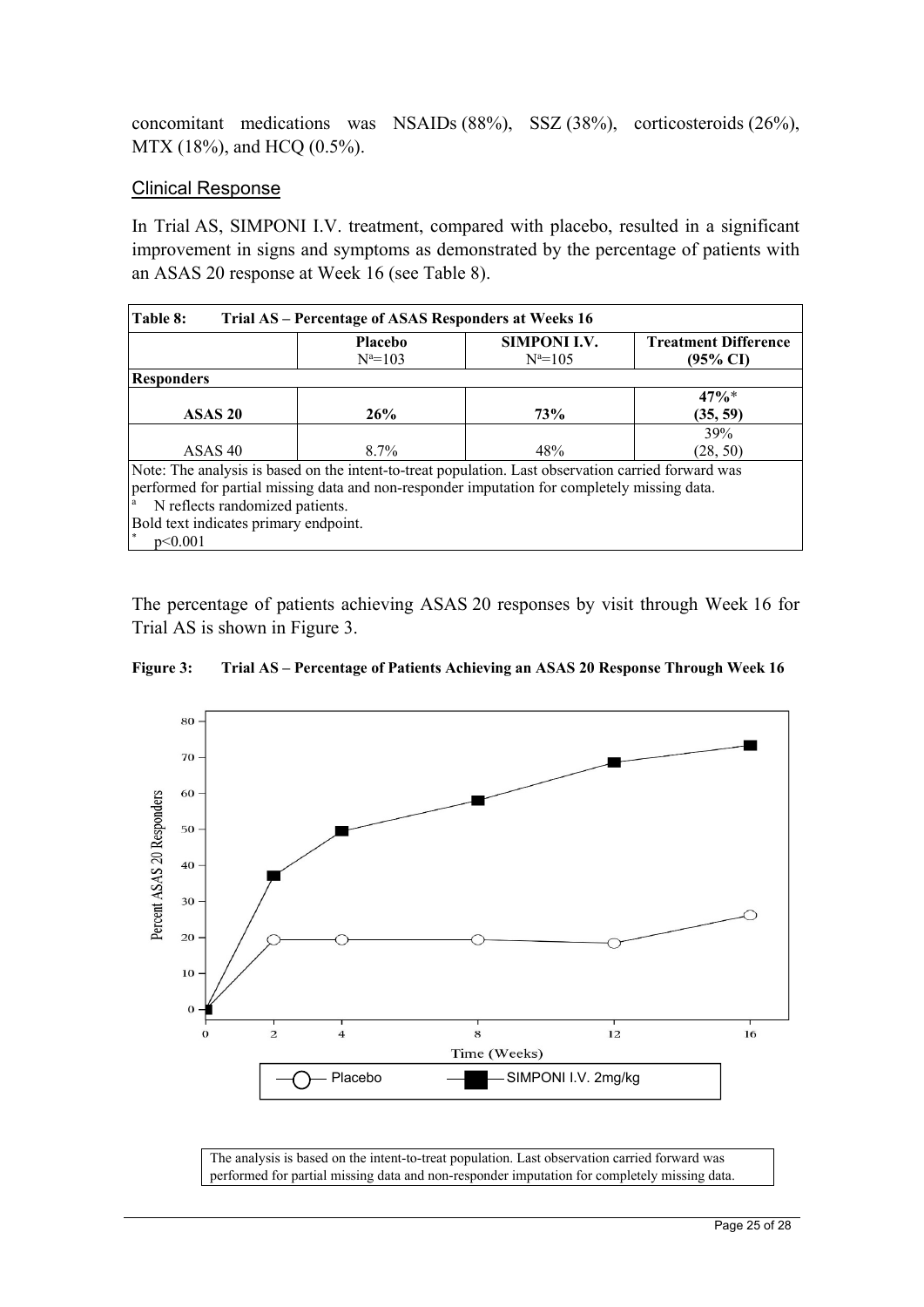Table 9 shows the improvement in the components of the ASAS response criteria and other measures of disease activity for the SIMPONI I.V. and placebo groups in Trial AS.

| Trial AS - Mean Changes in ASAS 20 Components and Other Measures of Disease<br><b>Table 9:</b>                                                                                                                                                                                                                                                                                                                                                                                |                                              |                                    |                 |                                    |  |  |
|-------------------------------------------------------------------------------------------------------------------------------------------------------------------------------------------------------------------------------------------------------------------------------------------------------------------------------------------------------------------------------------------------------------------------------------------------------------------------------|----------------------------------------------|------------------------------------|-----------------|------------------------------------|--|--|
|                                                                                                                                                                                                                                                                                                                                                                                                                                                                               | Activity at Week 16 <sup>a</sup>             |                                    |                 |                                    |  |  |
|                                                                                                                                                                                                                                                                                                                                                                                                                                                                               | Placebo<br>$N^a = 103$                       |                                    |                 | <b>SIMPONI I.V.</b><br>$N^a = 105$ |  |  |
|                                                                                                                                                                                                                                                                                                                                                                                                                                                                               | Baseline                                     | Week 16<br>change from<br>baseline | <b>Baseline</b> | Week 16<br>change from<br>baseline |  |  |
| ASAS 20 Response criteria                                                                                                                                                                                                                                                                                                                                                                                                                                                     |                                              |                                    |                 |                                    |  |  |
| Patient Global<br>Assessment of<br>Disease Activity<br>$(0-100 \text{ mm})^b$                                                                                                                                                                                                                                                                                                                                                                                                 | 71                                           | $-8.3$                             | 73              | $-34$                              |  |  |
| Total back pain<br>$(0-100 \text{ mm})^c$                                                                                                                                                                                                                                                                                                                                                                                                                                     | 73                                           | $-12$                              | 72              | $-32$                              |  |  |
| BASFI $(0-10)^d$                                                                                                                                                                                                                                                                                                                                                                                                                                                              | 6.1                                          | $-0.5$                             | 6.3             | $-2.4$                             |  |  |
| Inflammation<br>$(0-10)^e$                                                                                                                                                                                                                                                                                                                                                                                                                                                    | 7.4                                          | $-1.1$                             | 7.3             | $-3.6$                             |  |  |
| <b>BASDAI</b> Score                                                                                                                                                                                                                                                                                                                                                                                                                                                           | 7.1                                          | $-1.1$                             | 7.1             | $-3.1$                             |  |  |
| <b>BASMI</b> <sup>f</sup>                                                                                                                                                                                                                                                                                                                                                                                                                                                     | 5.0                                          | $-0.1$                             | 5.0             | $-0.4$                             |  |  |
| $h$ sCRP $(mg/L)$                                                                                                                                                                                                                                                                                                                                                                                                                                                             | 19                                           | $-2.3$                             | 20              | $-17$                              |  |  |
| Note: All values are means.<br>N reflects randomized patients; actual number of patients evaluable for each endpoint may vary.<br>a<br>Measured on a Visual Analog Scale (VAS) with 0= very well, 100=very poor<br>b<br>Measured on a Visual Analog Scale (VAS) with $0=$ no pain, 100=most severe pain<br>$\mathbf c$<br>BASFI is Bath Ankylosing Spondylitis Functional Index.<br>d<br>Inflammation is the mean of 2 morning stiffness self-assessments in the BASDAI.<br>e |                                              |                                    |                 |                                    |  |  |
| $\mathbf f$                                                                                                                                                                                                                                                                                                                                                                                                                                                                   | Bath Ankylosing Spondylitis Metrology Index. |                                    |                 |                                    |  |  |

At Week 16, a greater percentage of patients treated with SIMPONI I.V. achieved a low level of disease activity  $\leq 2$  [on a scale of 0 to 10 cm] in all four ASAS domains) compared with patients treated with placebo (16.2% vs. 3.9%).

#### Other Health-Related Outcomes

General health status was assessed by the 36-item Short Form Health Survey (SF-36). In Trial AS, patients receiving SIMPONI I.V. demonstrated greater improvement from baseline compared with placebo in physical component summary and mental component summary scores and in all 8 domains of the SF-36.

SIMPONI I.V.-treated patients showed significant improvement compared with placebotreated patients in health related quality of life as assessed by the Ankylosing Spondylitis Quality of Life questionnaire (ASQoL).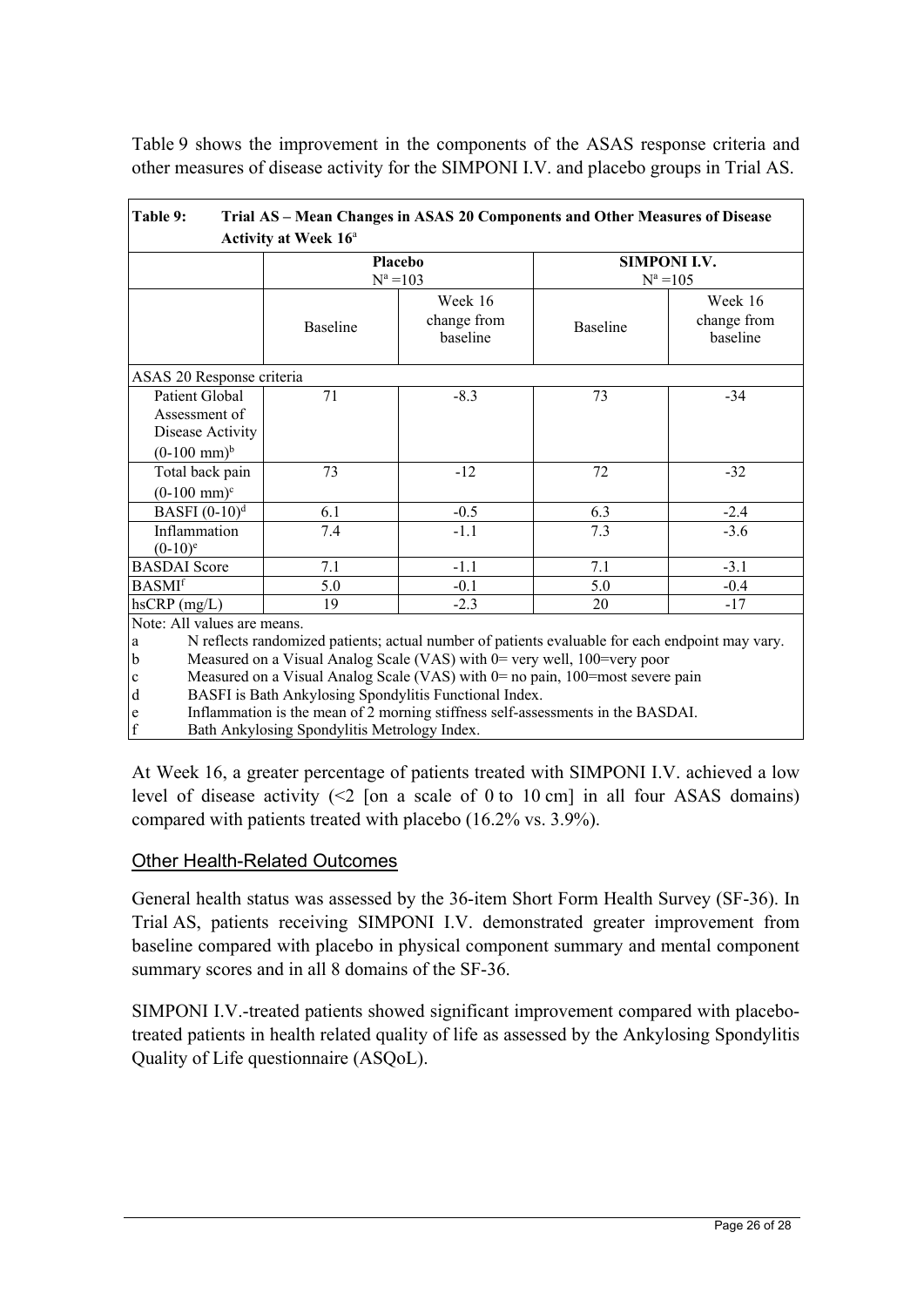## **16 HOW SUPPLIED/STORAGE AND HANDLING**

SIMPONI I.V. (golimumab) Injection is a colorless to light yellow solution available in packs of 1 vial.

#### Vial

Each single-dose vial contains 50 mg of SIMPONI I.V. per 4 mL of solution.

4R (4 mL) Schott Type 1 borosilicate European Blowback (EBB) clear glass vial, with a laminated (fluoro resin film) 13-mm Daikyo serum stopper (D777-1 elastomer), with a silver colored 13-mm, TruEdge Aluminium seal and a dark blue colored flip-off button. Simponi is available in packs containing 1 vial.

#### Storage and Handling

Refrigerate SIMPONI I.V. at  $2^{\circ}$  C to  $8^{\circ}$  C (36 $^{\circ}$  F to 46 $^{\circ}$  F) and protect from light. Keep the product in the original carton to protect from light until the time of use. Do not freeze. Do not shake. Keep out of the sight and reach of children.

If needed, SIMPONI I.V. may be stored at room temperature up to  $25^{\circ}C$  (77 $^{\circ}F$ ) for a maximum single period of 30 days in the original carton to protect from light. Once SIMPONI I.V. has been stored at room temperature, do not return the product to the refrigerator. If not used within 30 days at room temperature, discard SIMPONI I.V..

Once the solution has been diluted, it should be stored at room temperature  $(15 - 30^{\circ}C)$ , protected from light and the infusion should be completed within 6 hours of preparation.

## **17 LIST OF EXCIPIENTS**

Vial L-histidine L-histidine monohydrochloride monohydrate Polysorbate 80 Sorbitol Water for injection

## **18 PRODUCT REGISTRANT**

Johnson & Johnson Pte Ltd 2 Science Park Drive #07-13, Ascent Singapore Science Park 1 Singapore 118222

## **19 BATCH RELEASER**

Cilag AG Hochstrasse 201 CH-8200 Schaffhausen Switzerland